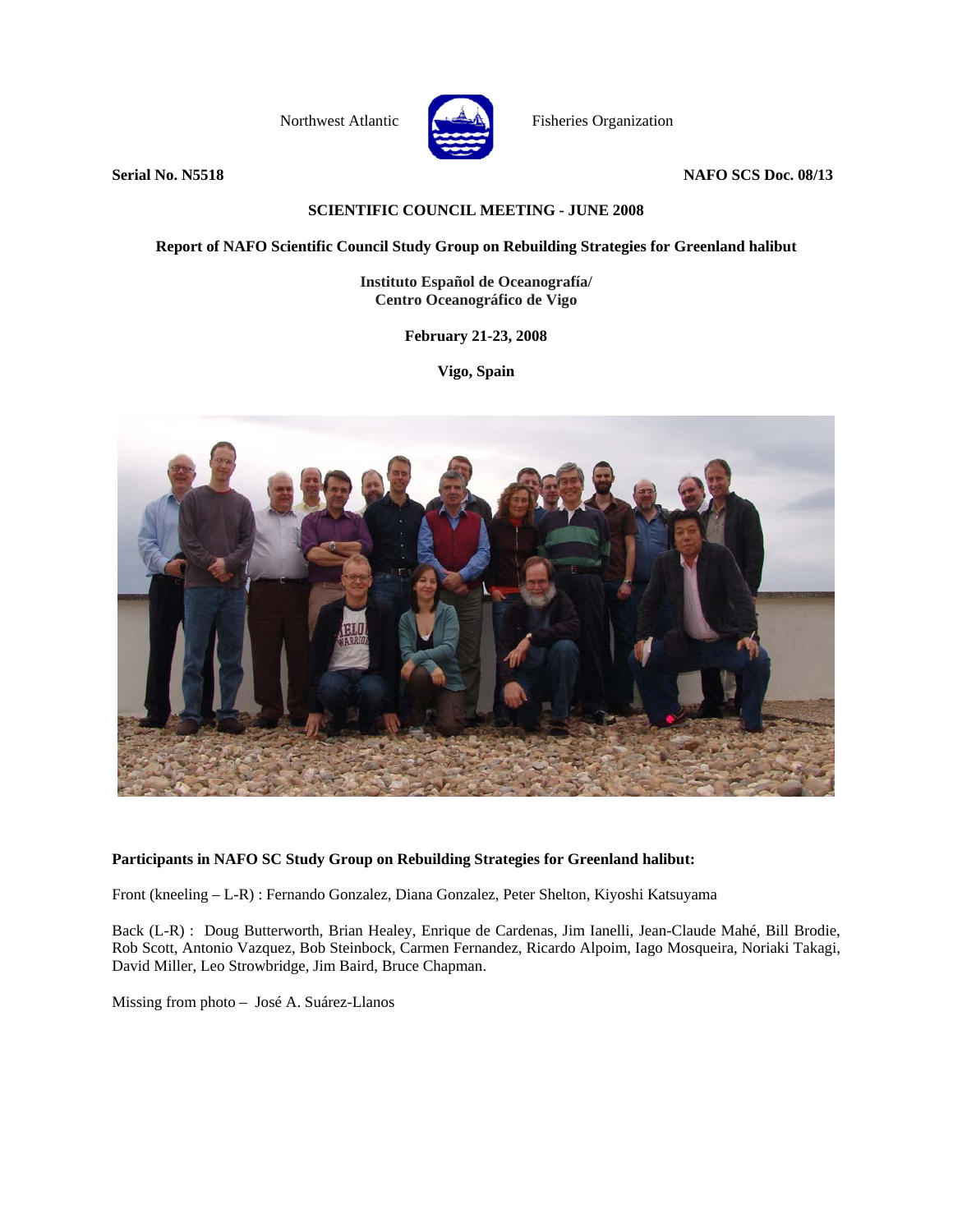- 1. Opening Introductions, meeting arrangements. The Chair welcomed all participants (Appendix I) to the meeting, and reviewed the meeting arrangements, agenda (Appendix II) and timetable, all of which were acceptable. The Chair invited any opening remarks, and Mr. Suarez-Lanos read an opening statement.
- 2. Background, Terms of Reference. The focus of the work is management strategy evaluation (MSE) for the Greenland halibut stock in NAFO Subarea 2 plus Divisions 3KLMNO. The Terms of Reference (Appendix III) were available to all participants for some time prior to the meeting (on the Wiki<sup>1</sup> site (http://nafo-mse-ghal.wikidot.com) used for Study Group (SG) communications), and were accepted as tabled. The Chair provided a brief background presentation on the Greenland halibut stock, its fishery and current status, and the development of the Scientific Council (SC) SG. The SG consists of members of SC, other scientists, invited experts, fishery managers, and representatives of the Greenland halibut fishing industry. Participation in the SG and meeting was at the invitation of the Chair. A substantial amount of work was conducted prior to the meeting, and in discussion on the Wiki site.

Discussion<sup>2</sup> focussed on recent effort restrictions and reductions in the fishery, tied to the decreasing TAC's in the *NAFO Fisheries Commission rebuilding plan for this stock (Appendix IV). The number of vessels and fishing days had declined substantially in recent years (up to 83% in some EU fleet sectors), while CPUE increased in virtually all fisheries. It was noted that CPUE was not used as an index of abundance in the current stock assessment formulation, and that this issue had been examined by SC on a number of occasions. There was some discussion on the status of the resource, but it was noted that evaluation or re-assessment of the stock was not among the terms of reference of the SG. As it was important to consider the fishery in progressing with the MSE work, it was agreed that the CPUE issue would be revisited by the SG during the meeting.* 

# 3. Introductory presentations:

a. Overview of Management Strategy Evaluation. D. Butterworth gave an extensive presentation on MSE (alternatively termed Management Procedure Evaluation or MPE). This focussed on a detailed explanation of MSE, as well as examples from South African fisheries, including hake.

Main Conclusions of the presentation:

- The MSE approach can solve most, though not all, of the problems related to stock assessment and provides a better alternative than the traditional "best assessment + control rule" approach
- It does introduce some other difficulties, but these can be resolved by operating within a sound framework (e.g. regular reviews, exclusion of "back-tracking" within the development process)
- The greatest advantages of MSE are probably:
	- $\triangleright$  A sound basis to limit the extent of future TAC variations without compromising resource status
	- ¾ Properly addressing concerns about scientific uncertainty through simulation testing to ensure that feedback secures reasonably robust performance across a range of plausible alternative resource dynamics

*The SG noted that this was a very comprehensive presentation that covered all aspects of MSE. A number of general as well as technical questions on the presentation were then discussed. Once the data and structural assumptions have been agreed for operating models (OM) to be used for testing purposes, it would be most unusual to change these, although there would be consideration if the model did not match the new data. If a retrospective pattern exists, it should be fixed in the assessment, rather than adjusting for it in the OM.* 

b. FLR methodology R. Scott gave an introductory presentation on FLR (Fisheries Libraries in R), augmented by a presentation by I. Mosquera. As noted on the FLR Website (www.flr-project.org), "The

<sup>&</sup>lt;sup>1</sup> A wiki is a website which allows users to add and edit content collectively within a defined subject area.

 $2$  Throughout this report, italicized text indicates a summary of SG discussion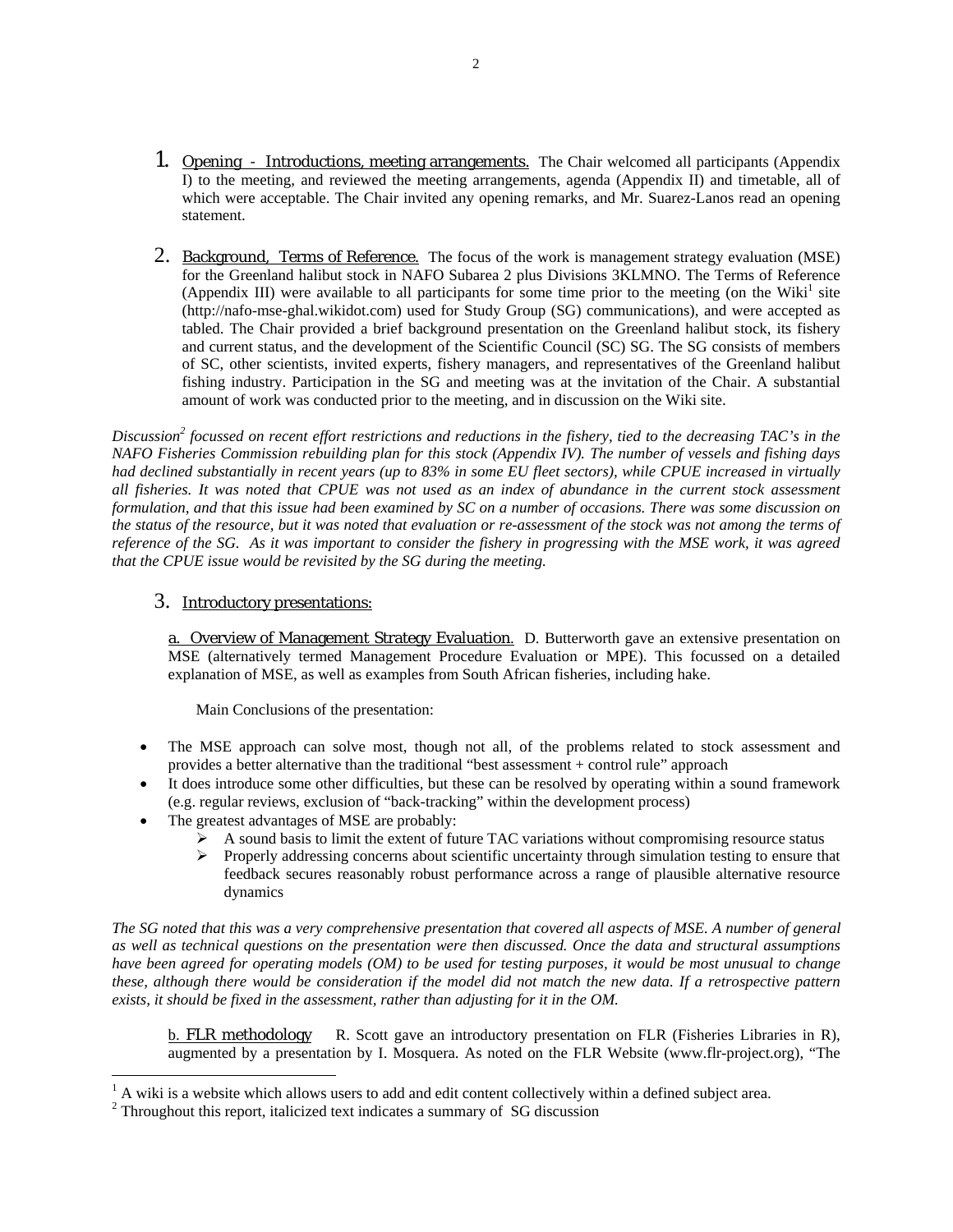FLR library is a collection of tools in R that facilitates the construction of bio-economic simulation models of fisheries and ecological systems. It is a generic toolbox, but is specifically suited for the construction of simulation models for evaluations of fisheries management strategies". The programming language R provides an existing platform for statistical modeling with advanced graphical capabilities. A large public archive of user-written extensions to R substantially increases its capabilities. Two SG members are involved with FLR development, and this tool was used to do most of the modeling for this meeting.

*The SG discussed the various assessment methods available in FLR, noting that ADAPT and statistical catch at age were not yet available in R. There was also some discussion on technical aspects involving the executable files. For large, complex studies, multiple PC's can be used to reduce running time, as was done for this meeting. It was thought that the Greenland halibut work was the first major study initiated with this software, outside the team of FLR developers. The SG also considered some points on the usage of FLR versus other applications, such as AD Model Builder. Based on experience in some international cases, it was thought that, irrespective of the software application, a dedicated person was needed to write the computer code for the OM's at least, and that this person should be separate from those putting forward various potential Management Strategies and testing them against these OM's. Perhaps in some instances, support staff to assist in MSE development could be made available within the secretariat of the regional fisheries management organization. The SG noted the benefits found in other international organizations of having different persons from different institutes/countries participating in a semicompetitive way in putting forward and testing such potential MS's, thereby building on each others' experience and improving the end product.* 

c. Operating model structure. B. Healey gave a presentation on the operating models (OM) used for Greenland halibut. An OM represents a particular version of "reality", i.e. the true population is known exactly, and simulated data are generated by the OM. Fig. 1 shows how OM's fit into the overall MSE approach. Some considerations in the OM's used include:

- Biological processes (growth, maturation, natural mortality)
- Number of age groups (assessment models use ages 14  $\&$  older as a plus group) with operating model, can model population out to any given maximum age.
- Plus group dynamics
- Fishery dynamics (selectivities at age, or partial recruitment shape of the PR function with age, particularly at older ages, e.g. "dome-shaped PR").
- Stock-recruit dynamics
- Starting point for population (in this case 1975)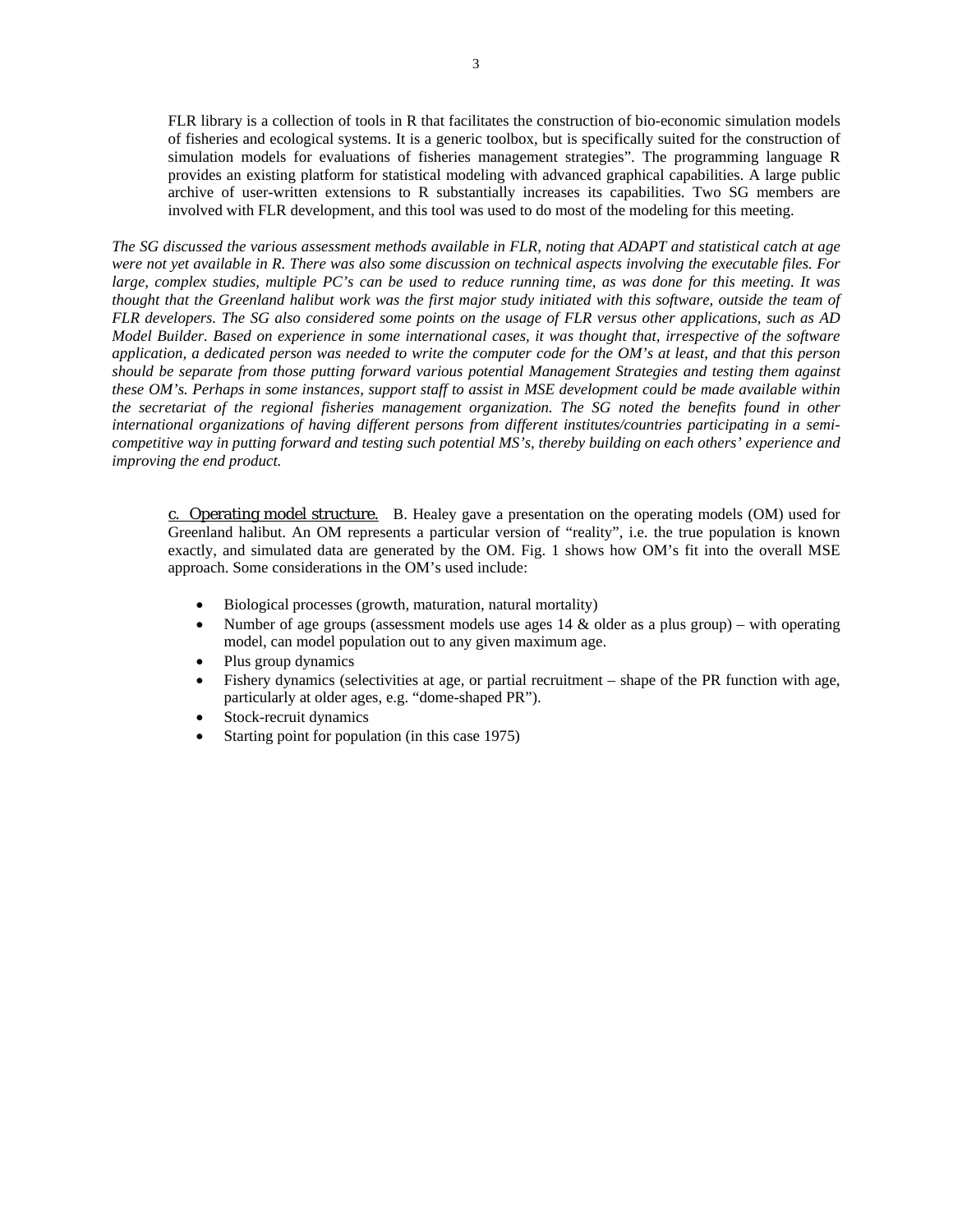

Fig 1. Schematic of the MSE process - adapted from the FLR website.

A key element of the OM's chosen for this stock was the use of three different "views" of the stock, which were focused on different hypotheses regarding stock-recruit dynamics. The differing views were labeled the current assessment view (CAV), less optimistic view (LOV), and more optimistic view (MOV) – see Fig. 2. The current indices were those used in the most recent XSA assessment of the stock based on the survey information, while the more optimistic index was a dummy index generated to represent a view of the stock that is more in line with that held by industry (i.e. in the absence of an accepted CPUE series in the SC stock assessment).

The XSA estimation of plus-group survivors was considered an undesirable approach to apply within the OM, and two alternate methods were considered: i) base the estimate on the previous year's catch from the plus group, or ii) use an F-assumption for the plus group (e.g. assume ratio of plus group F to that of oldest true age is constant). The XSA assumption is that F on the plus group is equal to F on the oldest "true" age. This can lead to abrupt differences in the number of survivors in the plus group, and is not helpful when trying to model SSB, particularly in this case where the plus group typically contributes 75% or more of the SSB, due to the old age at maturity. There was considerable discussion on this point on the wiki site prior to the SG meeting, and the decision was made to use the F-assumption approach (ii above).

Based on combinations of the 4 factors below, 24 OMs in total were considered:

- 2 Starting points for stock (current indices, optimistic indices)
- 2 levels of natural mortality (M=0.1, 0.2)
- 2 PR assumptions (decline at older ages is steep, or less steep with a flat portion)
- 3 Stock-Recruit mechanisms (segmented regression, depleted seg. reg., and average recruitment)

This yields  $2 \times 2 \times 2 \times 3 = 24$  possible OMs (Table 1).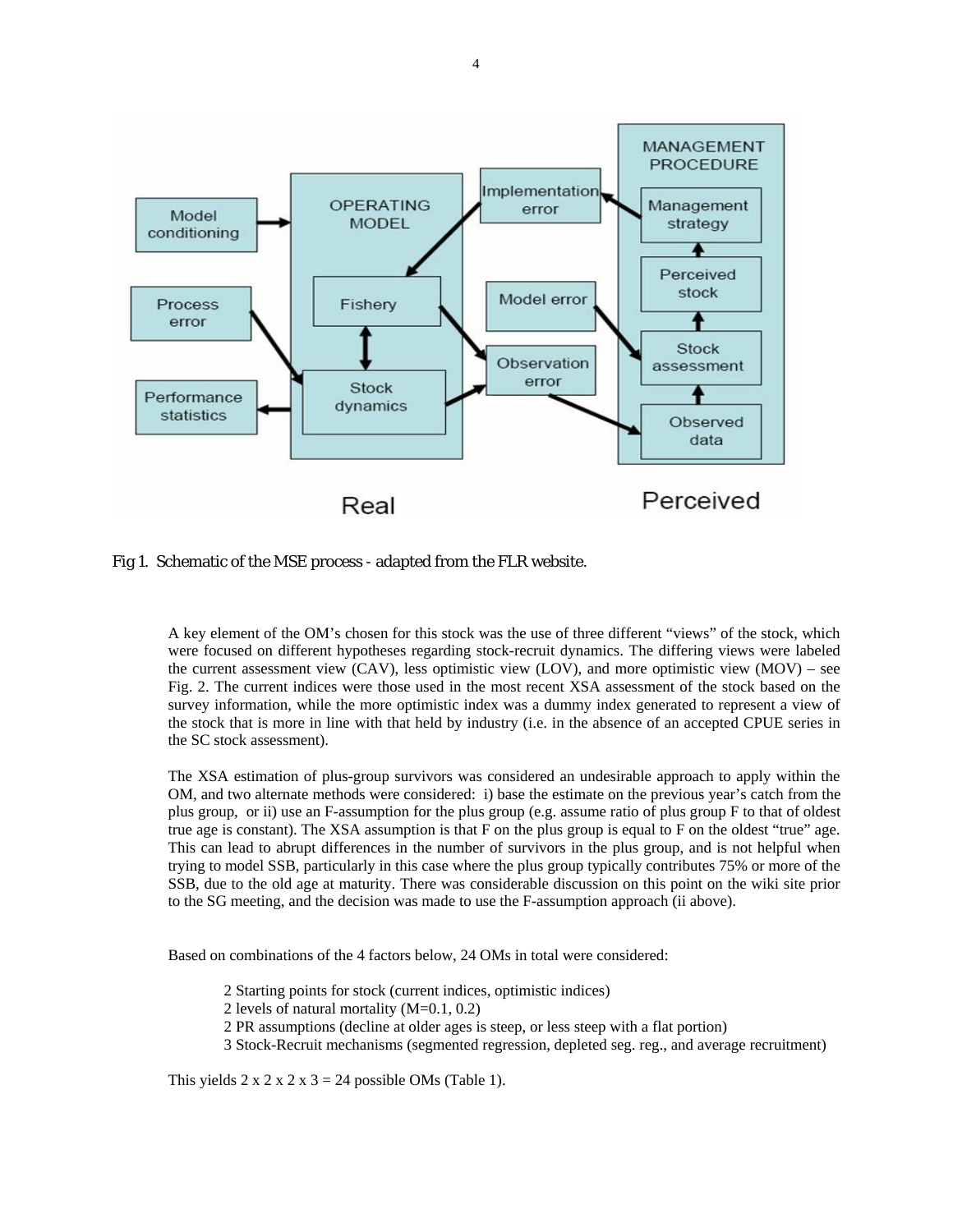*There was extensive discussion on the Operating Models prior to the meeting, based on discussions on the wiki site. It was recommended that major or key factors be identified relative to those which were not thought to be as important, i.e. first and second order factors. To assist in determining which aspects were important, deterministic projections, with constant catch, had been examined for a limited number of representative runs prior to the meeting. It was noted that no particular OM or set of OM's was being promoted. Results from the full set were available for examination, and no decisions had been made prior to the meeting as to what OM's are "best". Although other population models besides XSA could be examined, the work on this stock focused only on XSA, as this was the population model currently used in the SC assessments of this stock, and was available in the FLR package.* 

| <b>Ref. Sub-set</b>              | OM#             | <b>Starting Pt.</b>       | <b>Stock-Recruit</b>        | М   | <b>PR</b> decline |
|----------------------------------|-----------------|---------------------------|-----------------------------|-----|-------------------|
| "Current View"<br>$\overline{1}$ |                 | <b>Current indices</b>    | <b>Segmented Regression</b> | 0.2 | <b>Mean 7-10</b>  |
| <b>CAV</b>                       | $\overline{2}$  | <b>Current indices</b>    | <b>Seg Reg</b>              | 0.2 | <b>Max 7-10</b>   |
|                                  | 3               | <b>Current indices</b>    | <b>Seg Reg</b>              | 0.1 | <b>Mean 7-10</b>  |
|                                  | $\overline{4}$  | <b>Current indices</b>    | <b>Seg Reg</b>              | 0.1 | <b>Max 7-10</b>   |
|                                  | 5               | <b>Current indices</b>    | <b>Average Recruitment</b>  | 0.2 | <b>Mean 7-10</b>  |
|                                  | $6\overline{6}$ | <b>Current indices</b>    | <b>Average Rec</b>          | 0.2 | <b>Max 7-10</b>   |
|                                  | $\overline{7}$  | <b>Current indices</b>    | <b>Average Rec</b>          | 0.1 | <b>Mean 7-10</b>  |
|                                  | $\overline{8}$  | <b>Current indices</b>    | <b>Average Rec</b>          | 0.1 | <b>Max 7-10</b>   |
| "More Optimistic"                | 9               | <b>Optimistic indices</b> | <b>Seg Reg</b>              | 0.2 | <b>Mean 7-10</b>  |
| <b>MOV</b>                       | 10              | <b>Optimistic indices</b> | <b>Seg Reg</b>              | 0.2 | <b>Max 7-10</b>   |
|                                  | 11              | <b>Optimistic indices</b> | Seg Reg                     | 0.1 | <b>Mean 7-10</b>  |
|                                  | 12              | <b>Optimistic indices</b> | Seg Reg                     | 0.1 | <b>Max 7-10</b>   |
|                                  | 13              | <b>Optimistic indices</b> | <b>Average Rec</b>          | 0.2 | <b>Mean 7-10</b>  |
|                                  | 14              | <b>Optimistic indices</b> | <b>Average Rec</b>          | 0.2 | Max 7-10          |
|                                  | 15              | <b>Optimistic indices</b> | <b>Average Rec</b>          | 0.1 | <b>Mean 7-10</b>  |
|                                  | 16              | <b>Optimistic indices</b> | <b>Average Rec</b>          | 0.1 | Max 7-10          |
| "Less Optimistic"                | 17              | <b>Current indices</b>    | <b>Depleted Seg Reg</b>     | 0.2 | <b>Mean 7-10</b>  |
| <b>LOV</b>                       | 18              | <b>Current indices</b>    | <b>Depleted Seg Reg</b>     | 0.2 | <b>Max 7-10</b>   |
|                                  | 19              | <b>Current indices</b>    | <b>Depleted Seg Reg</b>     | 0.1 | <b>Mean 7-10</b>  |
|                                  | 20              | <b>Current indices</b>    | <b>Depleted Seg Reg</b>     | 0.1 | <b>Max 7-10</b>   |
|                                  | 21              | <b>Optimistic indices</b> | <b>Depleted Seg Reg</b>     | 0.2 | <b>Mean 7-10</b>  |
|                                  | 22              | <b>Optimistic indices</b> | <b>Depleted Seg Reg</b>     | 0.2 | <b>Max 7-10</b>   |
|                                  | 23              | <b>Optimistic indices</b> | <b>Depleted Seg Reg</b>     | 0.1 | <b>Mean 7-10</b>  |
|                                  | 24              | <b>Optimistic indices</b> | <b>Depleted Seg Reg</b>     | 0.1 | <b>Max 7-10</b>   |

#### Table 1. Full set of operating models considered.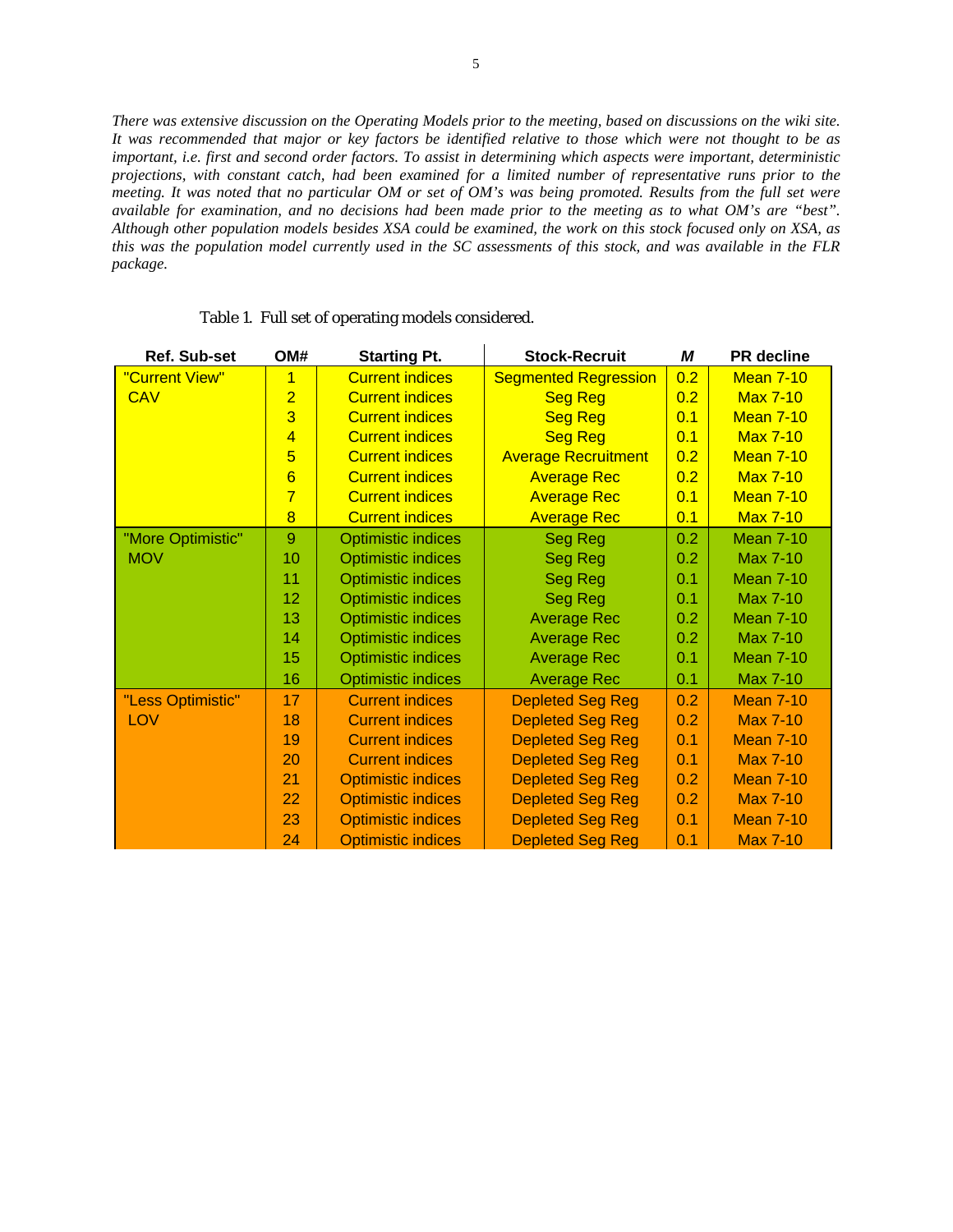

Fig. 2. Schematic showing stock recruit dynamics used to generate three sets of Operating Models. Note that these are schematics only, and not the actual  $S/R$  data. The black circle represent the current state of the stock. The broken line on the lower two plots represents the function in the top graph, for comparison. From B. Healey's presentation.

d. Overview of the G. halibut MSE. D. Miller presented an overview of the MSE for Greenland halibut. Fig. 3 shows the schematic outlining the simulation structure. Details of the modeling process were discussed at length by the SG.

*There was no error structure applied in the catch or catch at age used in the analysis. The SG had a technical discussion around aspects of bootstrapping used, mostly for purposes of clarification. There was agreement that this was an adequate approach for expressing estimation error. The importance of the partial recruitment (PR) vector in the OM was highlighted, as low PR values at older ages could result in considerable biomass or spawner biomass in the population, sometimes referred to as "cryptic biomass".*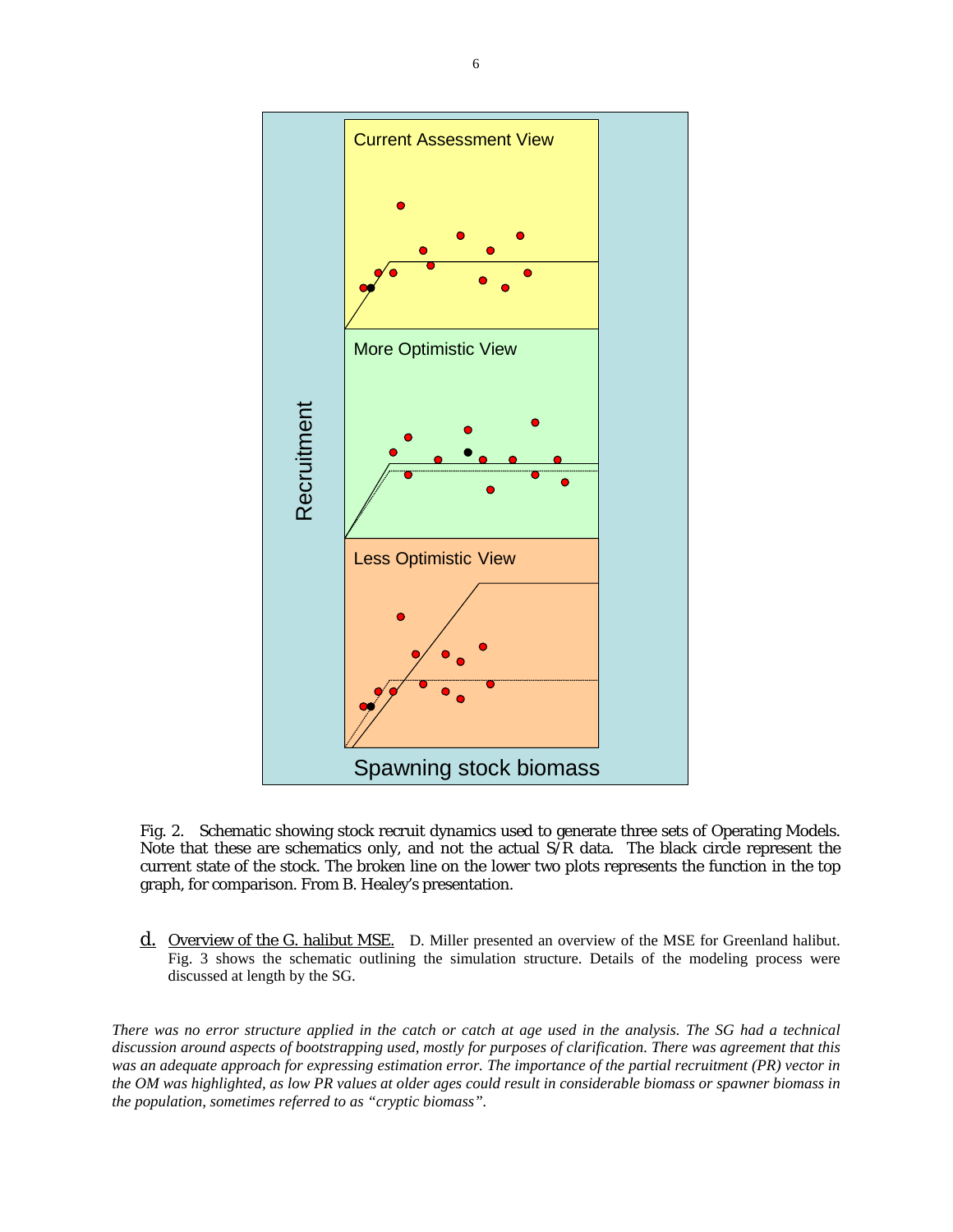*The SG briefly discussed the appropriate levels of process error (P), observation error (O), and model error (M). No implementation error was included (see Fig. 1), although this could be added at a later date, once other aspects of the MSE have been established. It was also noted that implementation error could be considered in other forms as well (e.g. an amount that managers should remove from the TAC generated by a particular harvest strategy) and that it may not be necessary to include it in the OM. Alternatively, some management strategies could be included that had over-runs of the TAC at similar levels seen in the recent fishery, e.g. 20 to 25%. This is an ongoing issue that SC has had to deal with in its annual catch projections for management advice on this stock.* 



# **Basic Simulation Structure**

#### Fig 3. Simulation structure for Greenland halibut MSE modelling. From D. Miller's presentation.

*As with the stock assessment, the SG treated Greenland halibut in SA 2 + Div. 3KLMNO as a single stock. Other assumptions regarding stock structure could be evaluated, but such spatial management aspects would require considerably more work, and could be an item for future development work.* 

*To restrict the number of options being considered in the MSE, it was suggested to eliminate those options that did not perform satisfactorily in deterministic runs on the basis that they would not perform any better once uncertainty was included.* 

*Following some discussion on the stock/recruit relationships (Fig. 2), the actual data used for the analysis was examined. It was noted that the segmented regression for CAV and MOV were very similar. This led to further discussion of the 3 "views" of the stock (CAV, MOV, and LOV). It was explained that two factors interacted to create the 3 "views": stock-recruit relationship (SRR) and starting point (numbers at age). The CAV and MOV "views" have the same SRR but the MOV has more optimistic starting numbers at age. Concerns were expressed (mainly about problems with residual patterns), over tweaking an assessment model with multiple indices to be more optimistic, and that it may be better to use just one optimistic index in an XSA (rather than averaging 4*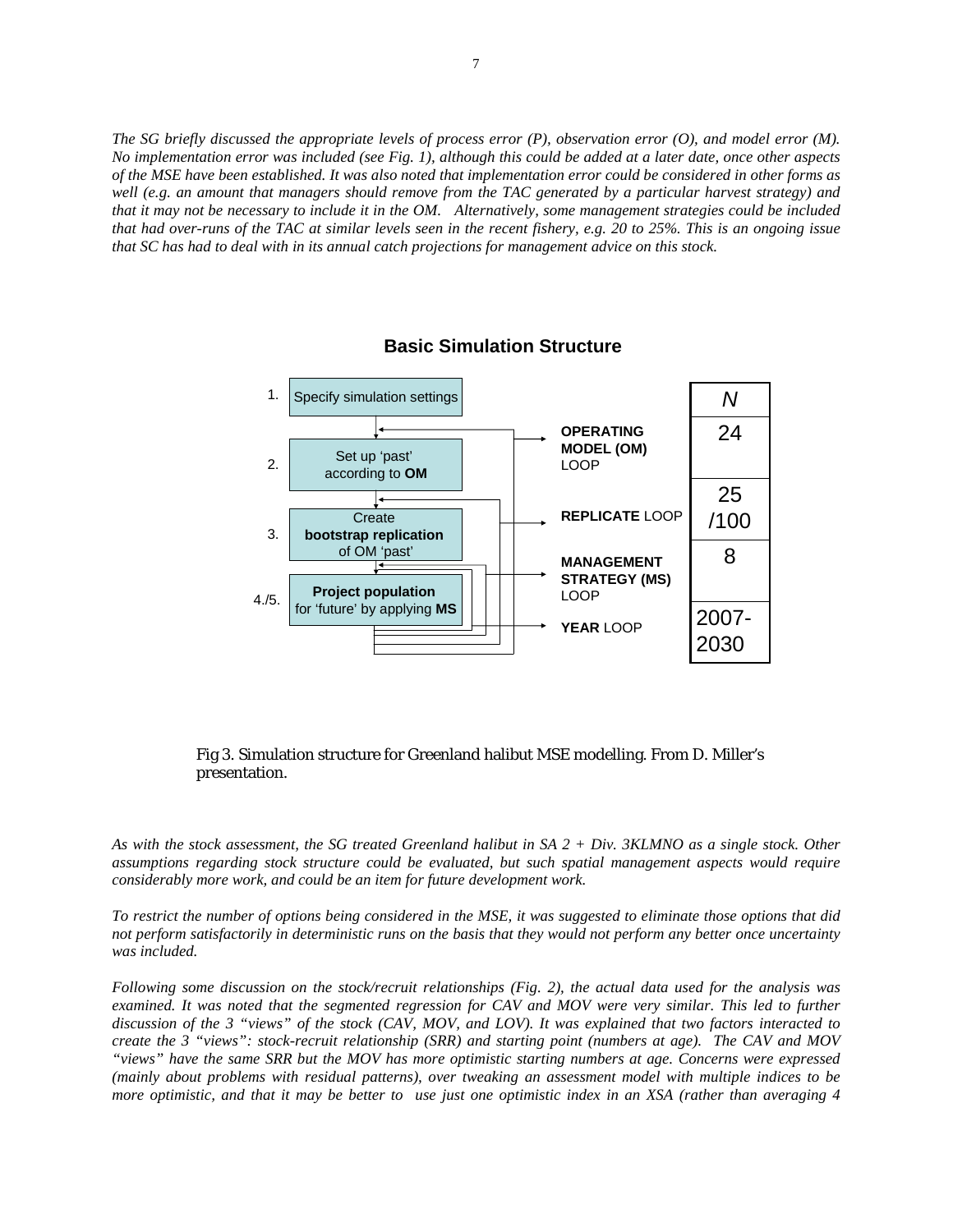*indices) to provide the more optimistic view (MOV). It was agreed that further thought was required on how best to capture the more optimistic view of the stock, particularly with respect to actual CPUE indices*.

*The SG concluded that it would be better, from industry perspectives and for other reasons, to use an actual CPUE index than a dummy value. Although it may be acceptable to use a model with both CPUE and research vessel survey indices, it was considered unlikely that a model with CPUE only would be acceptable. Incorporating CPUE into the assessment properly (a job to be considered by SC) will likely be difficult, and will require some thorough work to validate the CPUE indices and how they relate to stock size. In terms of the MSE work, the most important requirement of the "CPUE XSA" based OMs, is a stock that is currently in a more healthy position (i.e. lower F, higher biomass & recruitment, etc.) than those produced from OMs conditioned on the current XSA. Because XSA cannot use age-aggregated indices (in its current setup at least), age-disaggregating CPUE indices for each year using the catch data proportions at age could be explored. An OM conditioned on this CPUE XSA would need to be internally self-consistent and be able to generate future index values.* 

*Further consideration should also be given to tweaking the existing assessment to something more positive and then generating an index proportional to the selectivity weighted biomass (a "CPUE" index). This would involve examining the residual patterns of the indices and selecting "optimistic periods" of these indices on which to base the model, then using the variance around the fitted parts to generate future index values.* 

*The SG considered some details of the XSA approach, and the effect of changing the shrinkage on population numbers in the estimation model. It was decided to keep the estimation consistent with the current assessment formulation of XSA.* 

e. Management strategies considered. P. Shelton gave a presentation on management strategies, suggesting that good strategies would "satisfy most desired objectives across a range of measures most of the time, while avoiding undesirable things happening nearly all of the time". Under MSE, management strategies are evaluated by examining how they perform on a simulated fishery. In general, there are two types of strategies:

1. Fixed: TAC doesn't change with perceived state of stock

2. Feedback-control: TAC adjusted +/- based on perceived state of stock using preset rules.

The second generally outperforms the first, depending on the amount of uncertainty.

The management strategy is applied based on the simulated perceived state of the stock and the impact is evaluated with respect to the simulated true stock. A strategy is acceptable if it performs well across a range of possible realities regarding the true operating model and the level of process error, estimation error and model error.

Table 2. List of Management strategies considered in the G. halibut MSE.

|   | <b>Type</b>                       | Rule               |
|---|-----------------------------------|--------------------|
|   | Fixed TAC                         | $TAC = 8,000t$     |
| 2 | Fixed TAC                         | $TAC = 16,000t$    |
| 3 | Fixed TAC                         | $TAC = 32,000t$    |
| 4 | Variable F                        | <b>Fstatus</b> quo |
| 5 | Fixed F                           | F <sub>0.1</sub>   |
| 6 | Model-free Variable TAC-rule      | *                  |
| 7 | XSA-Based PA variable F-rule      | ∗                  |
| 8 | Rebuilding plan variable TAC-rule | $\ast$             |
|   |                                   |                    |

\* Descriptions of management strategies from Table 2: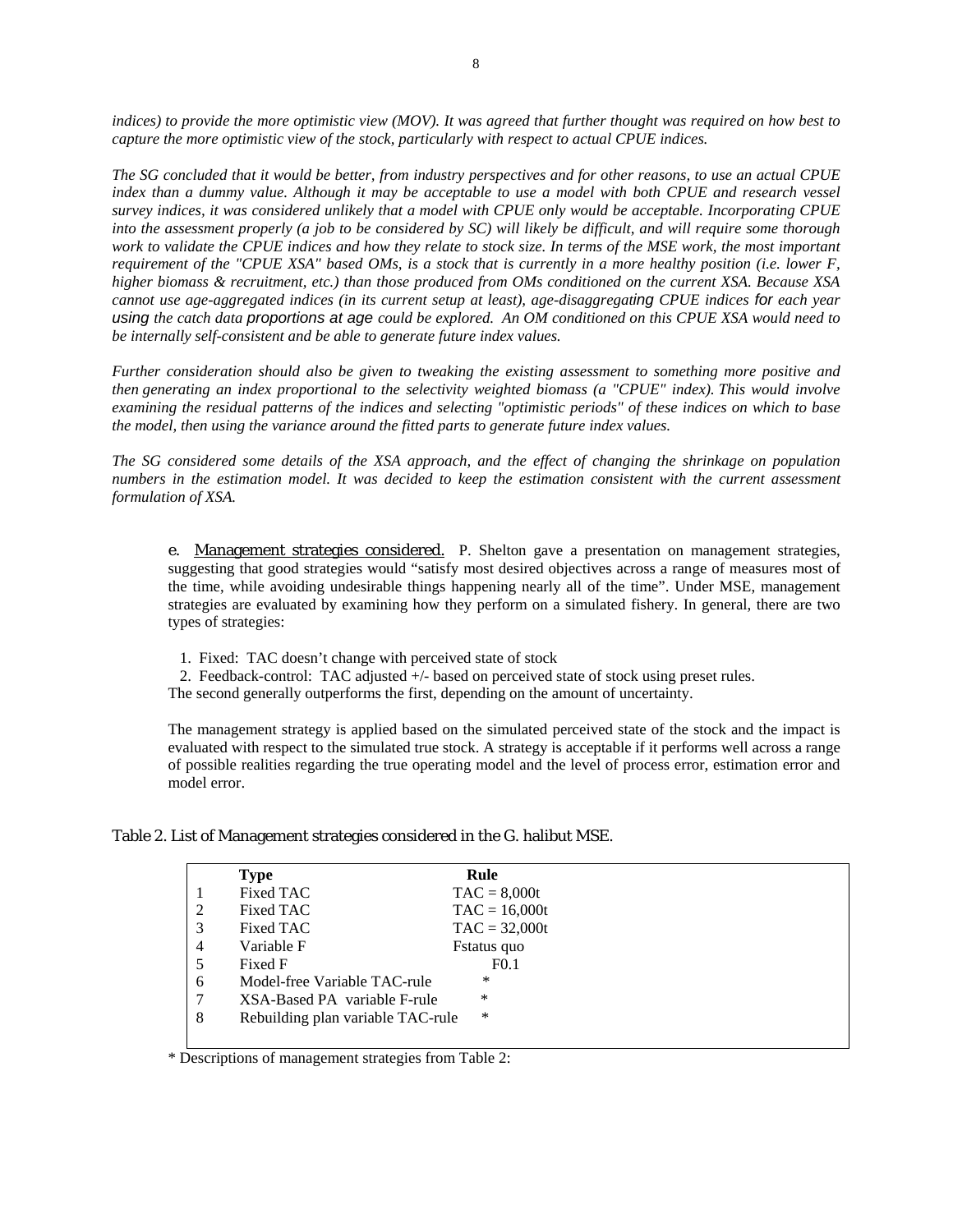6. The model-free variable TAC rule is defined as:

 $TAC(y) = TAC(y-1) * (1 + lambda * slope)$ , where slope is the annual proportional change of an abundance index, and lambda was chosen to give a reasonable change in TAC over time.

7. If SSB>Beta then F=F0.1, else if SSB<0.5 Beta then F=0.5\*F0.1, else F=(SSB/Beta)\*F0.1, where Beta is the estimated breakpoint of a segmented regression fit to the SR data (Fig. 4).



# Spawning stock biomass

Fig. 4. XSA-Based PA variable F rule proposed (from P. Shelton's presentation).

8. For the Fisheries Commission rebuilding plan variable-TAC rule implemented in the MSE: If the XSA estimate of 5+ biomass in year y+1 differs by 15% or more from the biomass in y-2, y-5, or y-8 then the TAC in y+1 is adjusted up or down by 15%. This rule would only be evaluated every three years to bring about TAC stability. The 15% was based upon the maximum TAC adjustment specified in the FC rebuilding plan (Appendix IV).

*The SG considered that the eighth strategy (Table 2) would not work if the reduction in TAC (15%) was equal only to the percentage decline in the stock, and that the stock would eventually collapse under this scenario. It was also thought by some that discontinuous rules may cause problems, and that rules should be continuous, i.e. not knifeedge at 15%. The SG had a brief discussion of the 15% strategy in the existing rebuilding plan, noting that it was meant to apply in both decreasing and increasing stock sizes. Further, the FC plan does not contain any rules or measures to indicate when to apply the 15% strategy.* 

f. Performance measures proposed. P. Shelton gave a presentation on the suggested performance measures. Simply stated in the MSE context, performance measures evaluate how well a particular management strategy is performing, relative to other strategies. They should relate easily to the fishery and be meaningful to stakeholders and managers. The objective of many fishery management policies is to balance three conflicting objectives, and performance measures should consider these:

- $\triangleright$  High annual catches
- $\triangleright$  Low risk of unintended depletion
- ¾ Maximum industrial stability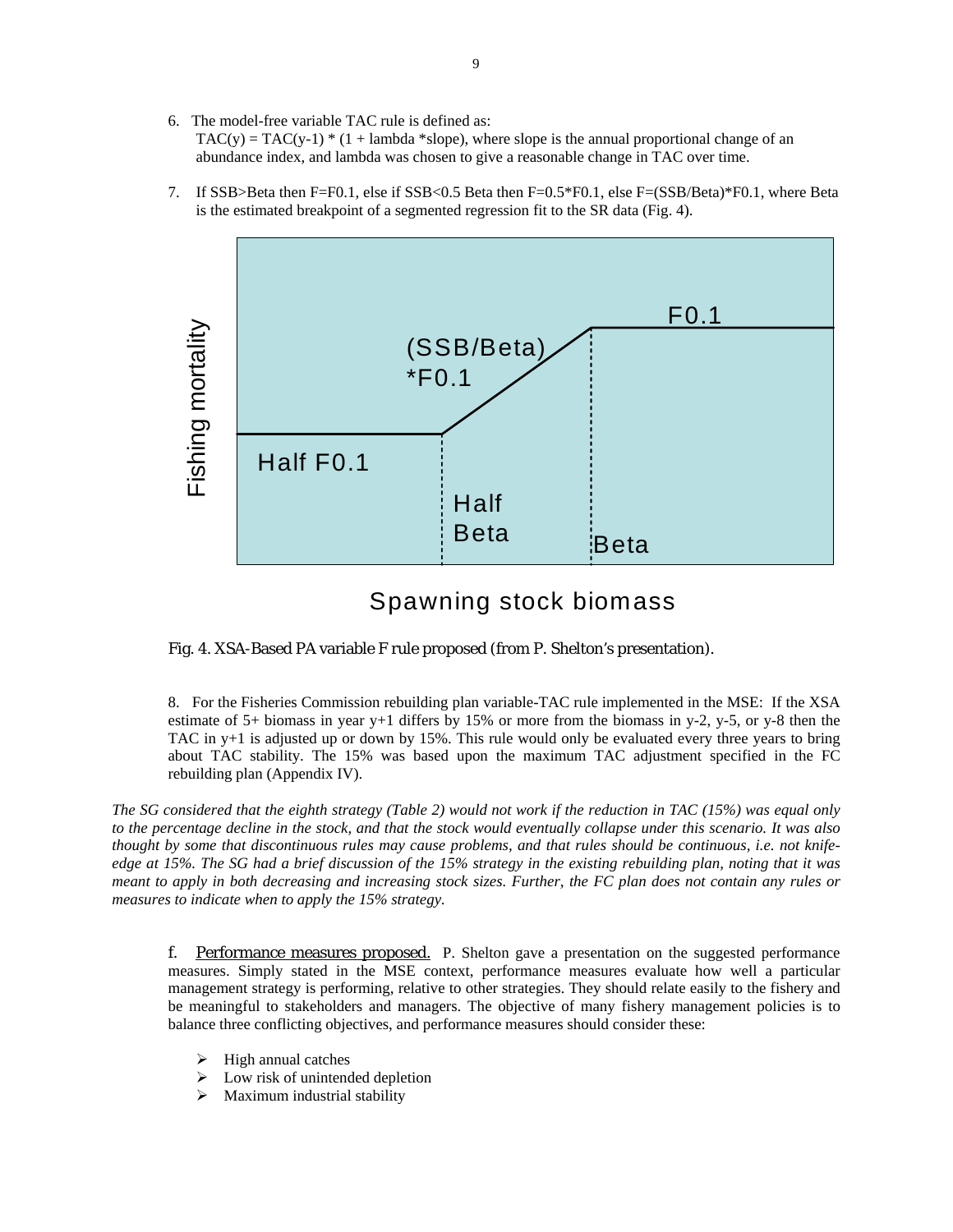Seventeen performance measures were considered, split between those that are fishery related and those that are stock related (Table 3).

# 4. Presentation and discussion of results

*It was proposed that all 8 management strategies be considered, but that the number of operating models be reduced, to consider only runs with M=0.2, and mean PR. This reduced the number of OM's from 24 to a more manageable number of 6, to which all 8 management strategies would be applied .* 

*It was also obvious that a second iteration, or Phase 2, of the Ghal MSE work would be required following the SG meeting, and that the SG would probably not be in a position to make firm recommendations to SC regarding preferred management strategies at the end of the current meeting. Any deficiencies identified by the SG could be addressed before such recommendations could be made.* 

*There was additional discussion on the CPUE, and it was noted that F appears to be increasing during a period of decreasing effort. There were some suggestions to overlay CPUE on assessment output, and that this would be of benefit in guiding future decisions on operating models. It was noted that it was important to take into account the selectivity of the commercial CPUE data relative to the survey data or XSA output. For example, a plot of the Canadian fall survey index aggregated over ages 5 to 10 shows good correspondence with the recent increase observed in CPUE data (Fig. 5), although 5+ Biomass from XSA in the most recent assessment does not show the same trend.* 

Table 3. Performance measures used in Greenland halibut MSE. The first eight (yellow) are fishery-related, the last nine (light brown) are stock-related.

| <b>Average TAC to 2010 (3 year projection)</b> |
|------------------------------------------------|
| <b>Average TAC to 2018 (rebuilding plan)</b>   |
| <b>Average TAC to 2030 (long term)</b>         |
| <b>CV</b> in TAC to 2010 (3 year projection)   |
| <b>CV</b> in TAC to 2018 (rebuilding plan)     |
| <b>CV</b> in TAC to 2030 (long term)           |
| <b>Weighted mean age in the catch</b>          |
| <b>Catch as Fraction of MSY</b>                |
| Ratio of 5+ biomass in 2010 to average 1975-99 |
| Ratio of 5+ biomass in 2018 to average 1975-99 |
| Ratio of 5+ biomass in 2030 to average 1975-99 |
| 5+ biomass growth rate to 2010                 |
| 5+ biomass growth rate to 2018                 |
| 5+ biomass growth rate to 2030                 |
| Weighted mean age in the population            |
| At or above rebuilding target                  |
| <b>Biomass as fraction of Bmsy</b>             |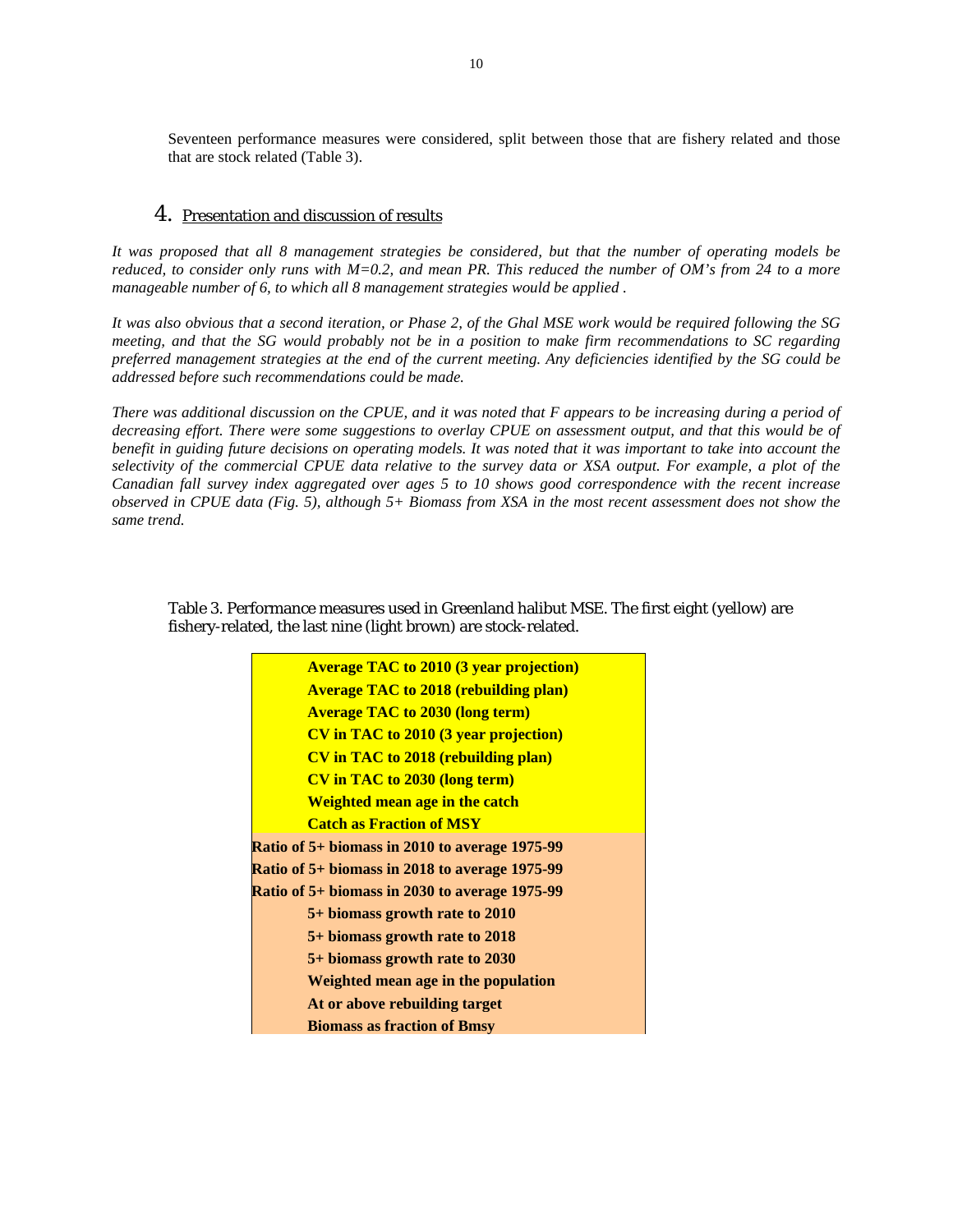### a. Discussion of performance measures

*The SG concluded that 17 performance measures (PM's) were too many to examine in the time available, and that a subset would be defined. This would be revisited following some preliminary examinations of OM's, to determine if any PM's were particularly informative, or not. It was thought that there may be "information overload" in trying to evaluate 24 operating models, 8 management strategies and 16 performance measures – a total of 3072 combinations.* 

*Regarding the plots of population growth rate, it was noted that these were useful, but raised a question of how much recovery was wanted, relative to the amount of catch to be sacrificed. There was also a question on how firm the 140,000 t target was in the rebuilding plan, and whether or not the MSE work might provide a better, or more biologically sound, target. A further suggestion that was agreed was to examine the absolute annual variation in catches, to remove the offsetting influence of positive and negative fluctuations.* 

*A 10-year time horizon was noted as being important to industry, e.g. to 2018 as defined in the rebuilding plan, as typical for vessel amortization, and within that time period, a 2-3 year window is also important in terms of market and other economic considerations.* 

*The need for clear and understandable display of performance measures was emphasized. Involvement of industry and managers is key in the process. The process could also be broadened to include representatives of environmental non-government organizations (ENGO's). It is important to show a range of options, target the audience, and be as brief as possible in displaying the results.* 

*It was concluded that the performance measures chosen were generally acceptable. Two additional ones considered to be important were a CPUE predictor (if possible), and an optimum fish size. The SG noted that economic indicators such as these have been included in recovery plans for some other stocks.* 

# b. Discussion of operating models<sup>3</sup>

 $\overline{a}$ 

*Preliminary results from selected OM's were examined and it was obvious that two of the management strategies, namely Fstatusquo and Constant TAC=32,000 t, performed poorly, resulting in no stock recovery and a rapid collapse in the case of a constant 32Kt* TAC*. Following some discussion on how to group and examine outputs, it was decided to run through all available OM's. Further discussion of the importance of catch and CPUE focused*  again on ways to simulate CPUE. It was noted that the relationship between abundance and CPUE was not *understood, or else it would be possible to include CPUE in the stock assessment. There was a suggestion that selectivity-weighted biomass might be a useful fishery CPUE proxy. C/F was also suggested as a possible proxy. The SG noted that document (NAFO SCR 08/01) prepared by the NAFO Secretariat outlined the distribution of fishing effort (based on VMS data from the NRA). It was suggested that the Scientific Council meeting in June 2008 review this analysis before further evaluation. A concern also was raised that these data are not in the public domain, thus preventing anyone other than the NAFO Secretariat carrying out any analyses. This would make the work difficult to peer-review.* 

*Based on the output from the runs, an extended time lag was evident between improved recruitment and improved SSB. The S/R concerns are clearly important, and should be revisited in the "Phase 2" issues.* 

*The SG considered other ways to evaluate or calibrate the OM's, such as a plot of constant catch vs. a percentage of the 2019 benchmark (e.g. 140,000 t). Although the constant catch scenarios appear to be non-starters, such a plot should be helpful in diagnosing what the trade-off is between catch and recovery. Managers evaluate the trade-offs, based on this information, and on the agreed objectives for managing the resource. One difficulty with ad hoc* 

 $3$  (This section also includes some text related to the evaluation of management strategies and performance measures, as these discussions were often intertwined within the SG).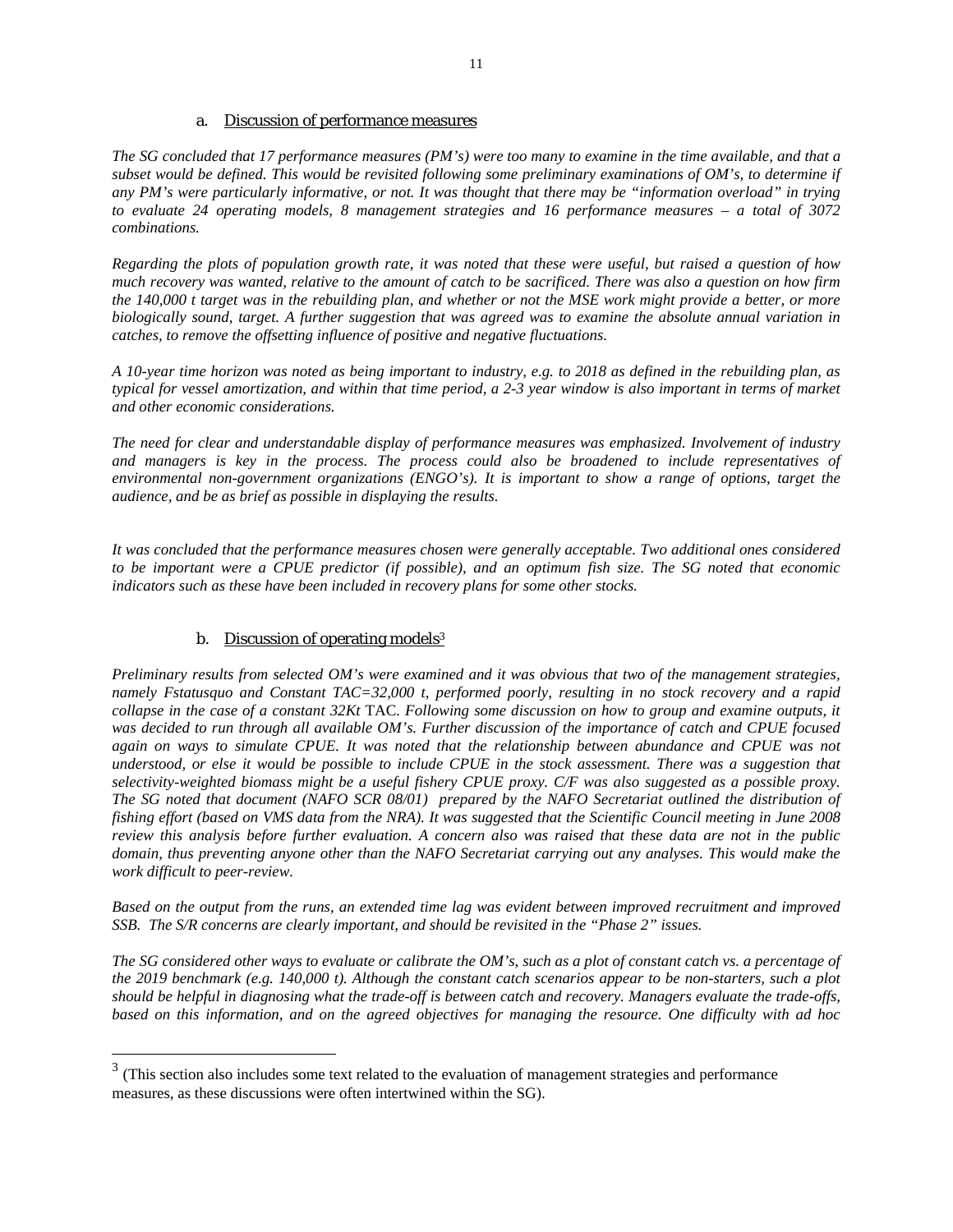*decisions is that often there is no strategy for how to react or manage when "things get bad". Trade-offs and also ad-hoc management are important issues.* 

*In discussing how to proceed with the next phase of the work, it was concluded that a focus on operating models was paramount. Plausibility and impact are important considerations, and robustness tests were considered to be useful. OM's could be categorized by high, medium, and low rankings in terms of how likely it is that they represent reality. The importance of closely evaluating the properties of candidate OM's was emphasized. Following further discussion on OM's and their properties, a list of fourteen major points for consideration was developed, and summarized in Table 4.* 

### Table 4. Points for consideration in developing the Operating Models

- $\blacktriangleright$  How to resolve lack of fit of XSA with survey indices?
- ¾ Tweaking the assessment model has important consequences.
- $\triangleright$  Natural mortality estimate makes a difference (e.g. M=0.1 or 0.2).
- ¾ OM's must cover the full range of perceptions of the stock.
- $\triangleright$  Need to concentrate on how to generate future "projected" data from previous point.
- $\triangleright$  Need to include CPUE, somehow, in conditioning the OM's.
- $\triangleright$  Stock structure is important is there one homogeneous stock?
- $\triangleright$  Consider using correlated error in the OM.
- ¾ How to account for error in catches during a reference period?– could use range.
- $\blacktriangleright$  How do effort restrictions affect the fishery?
- $\triangleright$  Shape of partial recruitment vector is important.
- $\triangleright$  Is there ageing error, particularly in the older ages and what is the impact?
- ¾ Important to have correct biological data (weights, maturities, etc.)
- $\triangleright$  Beware of "hockey stick" (segmented regression) stock recruit curves because of the discontinuities this may generate in MSE output particularly for intended constant *F* strategies.

*The importance of including CPUE was once again emphasized. This would promote stakeholder buy-in with regard to the MSE exercise, particularly if a real CPUE index could be agreed, instead of a dummy one. The basic problem in including CPUE is that its relationship to stock abundance or biomass is unknown, and thus SC has not been able to accept CPUE as an index for this stock. Industry perspectives, from virtually all fleets, are that CPUE has increased substantially in recent years, and that this view is not reflected in the stock assessments. There was considerable discussion on this point, following presentation of Fig. 5 which showed that ages 5-10 aggregated from the Canadian fall survey showed an increasing trend in recent years, similar to reported CPUE series. The SG agreed that it was important to include CPUE or a proxy in the MSE, and in fact that the MSE process was ideal for the situation currently existing with this stock, i.e. where there were conflicting views exist regarding stock status.*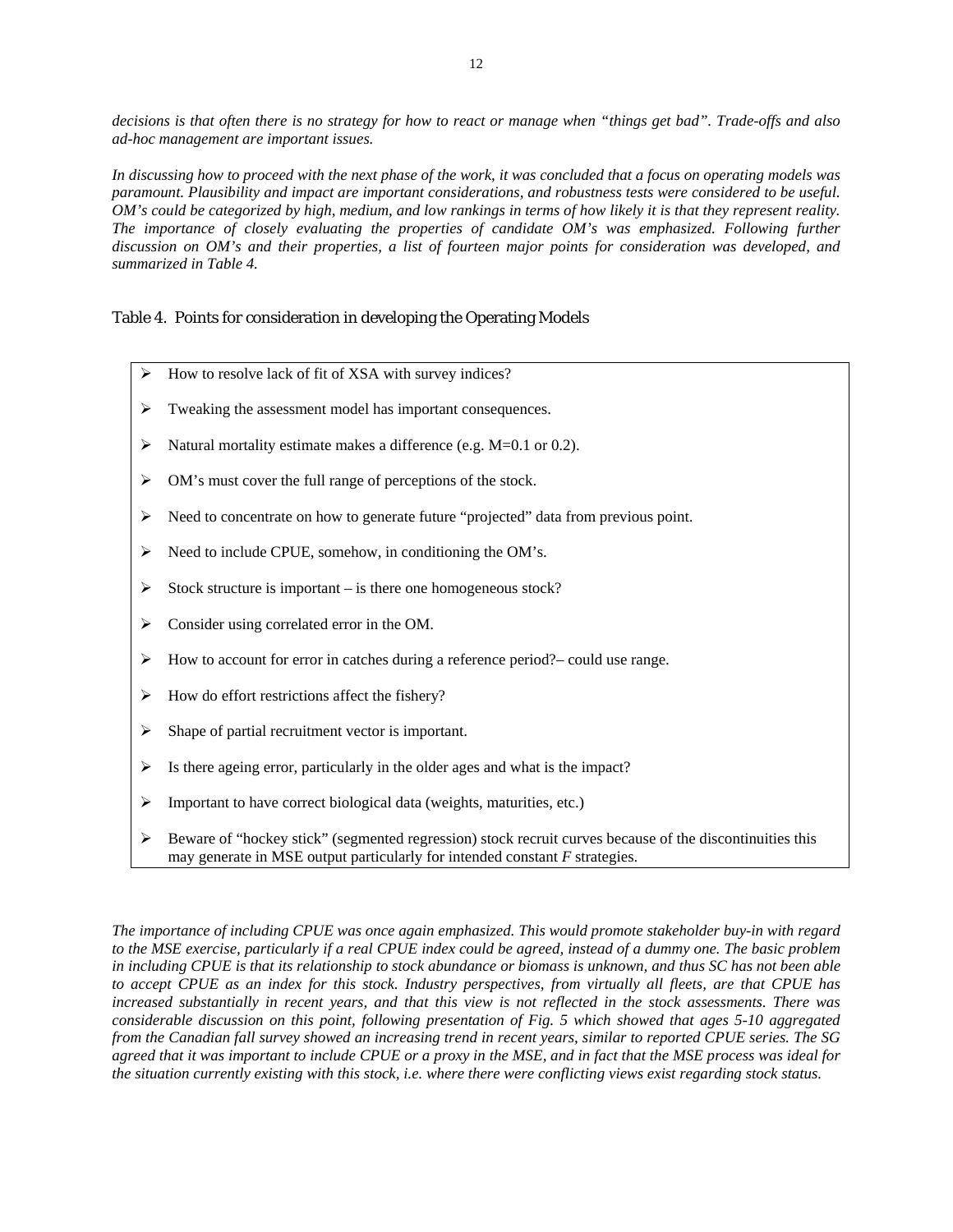

Canadian Fall RV survey - Sum for ages 5-10

Fig. 5 Plot of mean numbers per tow aggregated over ages 5-10 (main ages contributing to the fishery) for the Canadian fall RV survey. The increase in the recent period is also reflected by CPUE trends from the fishery.

*The SG considered other ways to reflect a more optimistic view of the Greenland halibut stock, such as weighting of indices, adjusting the shrinkage in XSA runs, further examination of the retrospective pattern, that may not be possible to correct, etc. However there was no consensus on how to proceed, although it was noted that some of these options will be examined in terms of the NAFO SC assessment of this stock in June 2008.* 

*The SG considered some alternative approaches, including exploratory statistical catch at age analyses (SCAA) that were presented. A Bayesian approach was also shown. However, it was decided to stay with the FLR –XSA approach at present although a number of advantages of an SCAA, particularly in management strategy evaluation, were discussed.* 

*There was considerable discussion on how best to present and evaluate the various management strategies (MS) and operating models, and their combinations. It was concluded that it was necessary to look at the various MS under each OM in turn, and that it was also informative to examine a single MS with varied OM's. It was agreed to examine the deterministic plots as soon as possible in the meeting, once extracted from the FLR output. However, to reduce the information presented to a reasonable amount, it was agreed to look at 3 OM's representative of CAV, MOV and LOV (1, 9, and 17 – see Table 1), all 8 MS's, and 4 PM's (average catch, coefficient of variation on absolute catch, ratio of Biomass in terminal year of projection (e.g. 2030 or 2018) to average Biomass in 1975-99 (representative of the rebuilding target set by Fisheries Commission), and Coefficient of variation on fishing mortality Results were presented for deterministic and stochastic runs.*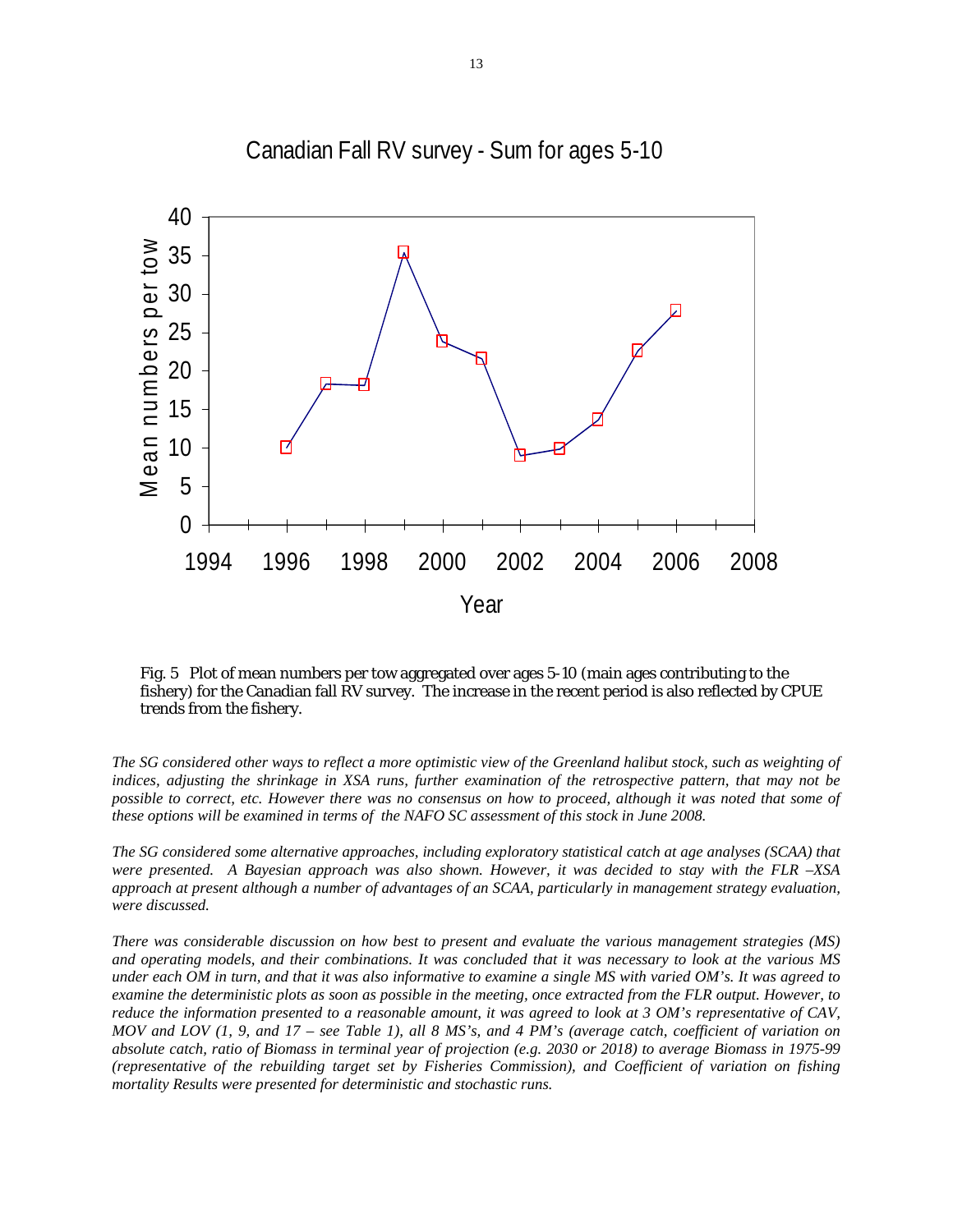*Fig. 6 shows the deterministic results of projections to 2030. The SG noted that these could be "tuned" if desired, e.g. to all achieve a target biomass by a certain time. Other options included looking at shorter time lines (e.g. to 2018, which is the duration of the current FC Rebuilding Plan), which would be less dependent on assumptions about future recruitment. The SG looked at MS 5-8 for this shorter time frame (Fig. 7), and briefly discussed comparisons with the results from MS 5-8 with the longer time series.* 

*The SG noted that it also would be useful for the experts in MSE to provide their experience in how the process eventually plays out, i.e. what are the likely interactions between science (NAFO SC) and fishery managers (NAFO FC) based on existing MSE work. In that regard, it was recommended that at least a reference to a "real-life example" of MSE be included in our SG report. Butterworth and Geromont (2001) evaluated management procedures for the Namibian hake fishery. Other papers which have considered MSE include Butterworth and Punt (1999) and Rademeyer et al. (2007).*

*It was agreed that the MSE SG was a valuable exercise, particularly with regard to the joint involvement of industry, managers and scientists in the evaluation of results. It is essential that MSE does not turn into a "black box" (just based on a deterministic formula), noting that the approach is not always an easy concept to grasp. The process was generally regarded as a positive and comprehensive one, which should interest NAFO Fisheries Commission. Other discussions addressed the issue of credibility of the assessment and management of the resource. All agreed that the work on MSE for this stock should continue, as an iterative process. In the interim, discussion of the preliminary results obtained would be useful, even if the final product will take a further year of work.* 

*There was some discussion on increased involvement of commercial fishing vessels in surveys of the resource, along with research vessels. Although there would be issues of standardization, it was noted that such indices exist for some stocks in Canadian waters, and that such an approach may help to bridge the current gap between industry's and scientists' views of this resource.* 

#### Discussion of stochastic results:

*There was some debate about the S/R curves used in the modeling, and their impact on the results. Some members of the group felt that the hockey stick (segmented regression) method may introduce instability, and that Beverton Holt (BH) or Ricker models in which R changed smoothly with SSB would be more suitable. It was also noted that there did not appear to be large differences in results (OM 1 and OM 17) between runs using segmented regression, or depleted segmented regression. Others felt that there were different problems introduced by using BH or Ricker (large virgin biomass*  $B_0$ *, for example, in BH runs). The SG agreed to flag this as an area for further exploration (see Table 4).* 

*In interpreting the stochastic results (MS 5-8, OM 1, 9, 17), it was suggested that the lower error bars, particularly for predicted future resource abundance, should be examined (Figs 8,9). Although 25 replicates was thought to be on the low side for these analyses, it was considered acceptable for "first-cut" comparison purposes at this meeting. Typically 100 replicates or more should be run, although this requires substantial computing time.* 

*The line plots, representing the means of the replicates in Figs 10-12, can usefully allow for direct comparisons of MSs. However, it is necessary to also consider the amount of variation between replicates for each OM-MS combination. This can be plotted as medians and percentiles of replicates or all the replicates on one plot, a "worm" plot (e.g. Fig. 13), considered more useful if the lines could be displayed one at a time, e.g. as was done in D. Butterworth's introductory presentation, so that the variability between MS's could be observed. However, it was pointed out that this would require longer (less brief) presentations, which may not be desirable. Another suggestion was to look at development of biomass and catch trajectories simultaneously. Other questions focused on how realistic some projections were – whether catches at these levels would actually allow the stock to increase to the projected levels shown. Further discussion centered around error assumptions for catch at age; XSA assumes catch is known exactly, while other models such as statistical catch at age, allow error structure.*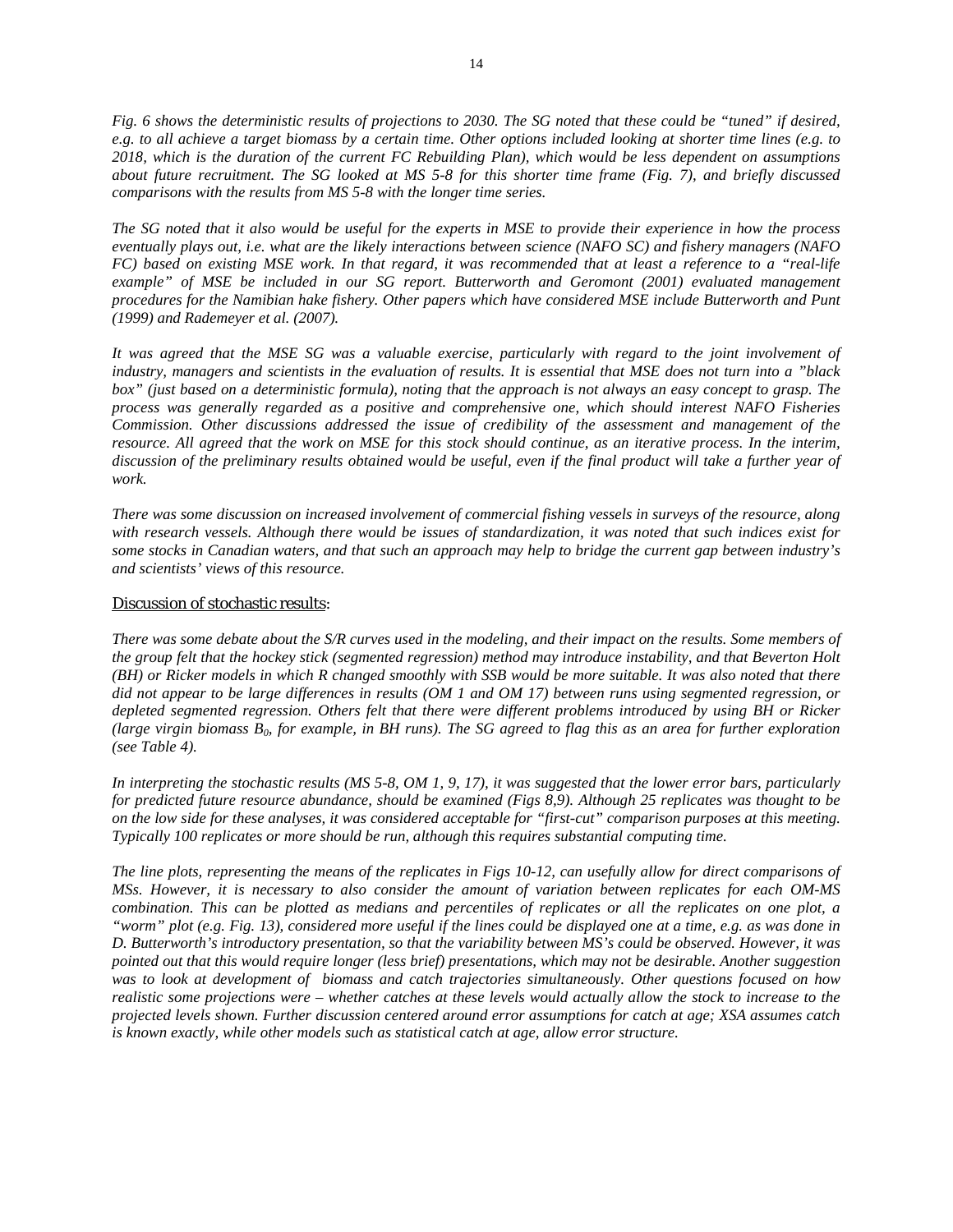#### c. Evaluation of Management Strategies

*Initial evaluations suggested that Constant Catch and F status quo were not acceptable strategies. Evaluation of deterministic runs for OM 1, 9, 17 (Fig. 6) showed that MS 2, 3, and 4 failed as Biomass in 2030 or before crashed at least once, and that MS 3 failed with regard to all 3 OM's. MS 1 produced large biomass increases, but also very large variations in F (catch constant at low level as Biomass increases). MS 6 looked best based in terms of catch variation, and it was difficult to choose among the other 3 MS's. Another MS useful for diagnostic purposes would be zero catch. This would bound the possibilities with regard to maximum rebuilding rate, and show if rebuilding targets were realistic.* 

*There was some consideration of the 140,000 t target specified in the current FC Rebuilding Plan. It was observed that many OM/MS combinations produce biomass estimates much greater than the target level, and that the 140,000 t target could be regarded as a milestone rather than the ultimate target for rebuilding the stock. There is also the question of how the resource would be managed once the target has been reached, i.e. would a similar strategy still perform well on a recovered stock? Although this clearly would be a decision for NAFO FC, it is likely that in such a situation a different MS would be employed. The basis for a management strategy should be re-evaluated through MSE every 4-5 years.* 

*In considering constant F strategies, it may be wise to limit catch at high biomass levels. This would help avoid reducing the stock too quickly. It was thought that identifying a target F to rebuild the stock to the target of 140,000 t, under the existing 15% rule, would be a useful approach. A management strategy could then be developed on the basis of a gradual reduction in F until the target F value is reached (always respecting the 15% maximum TAC change rebuilding plan rule). Alternatively, a target F value could be identified in the range of Fmsy and a similar management strategy based on gradual reduction in F developed. This idea was also mentioned earlier in the discussion of tuning the operating models and was also raised in discussion on the wiki prior to the SG meeting.* 

In response to some questions which had been posed prior to the meeting, the SG considered a suggestion for an *interim rebuilding target, e.g. an increase in biomass of 25-50% over a 5 year period. Another related strategy was to consider harvesting a percentage of the potential biomass growth (e.g. 1/3), while leaving the remaining 2/3 for stock rebuilding. Additional points were suggested, such as limiting TAC increases to 1 in every 2 years, which was considered by some to be reasonable for a long-lived species such as Greenland halibut, as well as limiting TAC increases to the greater of 3,000 t or 20%.* 

*For a rule such as one permitting a 15% decline in the resource before reducing the TAC (similar to MS 8), there should be continuity (e.g. allow some proportional change in TAC for decline <15%).* 

*The SG concluded that it was not necessary to include additional categories of management strategies, as those chosen gave a wide spread of results. Further development of some approaches would be useful, such as the F strategy mentioned previously (gradual reduction until target is met). Another example: the parameters of the feedback control strategies (6-8) should be varied to improve performance in trial runs before being compared with other strategies in the MSE.*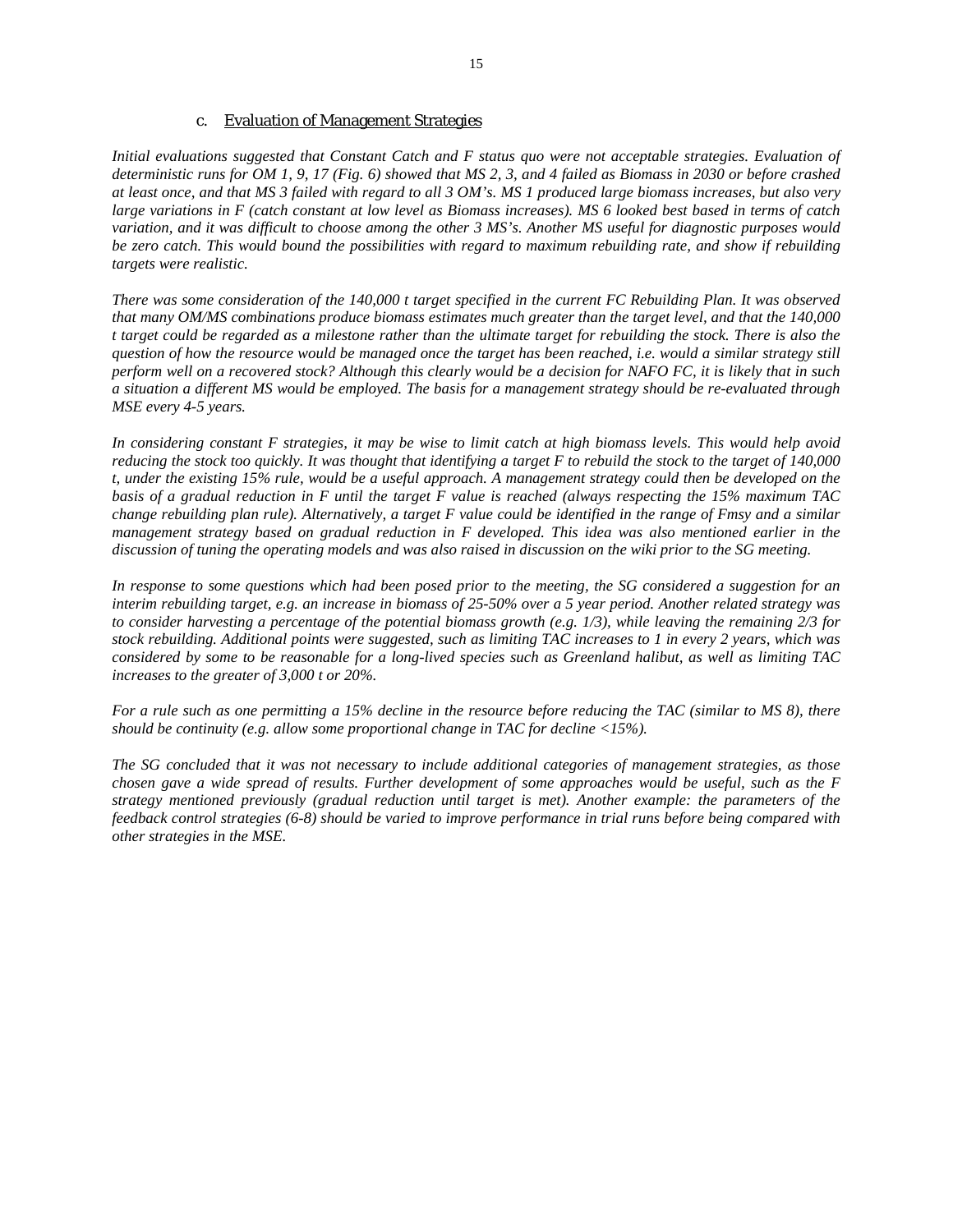

Fig 6. Results (to year 2030) of deterministic runs, for OM's 1, 9, and 17. All 8 management strategies (x-axis, refer to Table 2) are shown in each panel, with each column of 3 panels representing a common performance measure, and each row representing an operating model. The first numbers in each identifier above the plot are just reference numbers (e.g. 1-10, 2-3, etc.).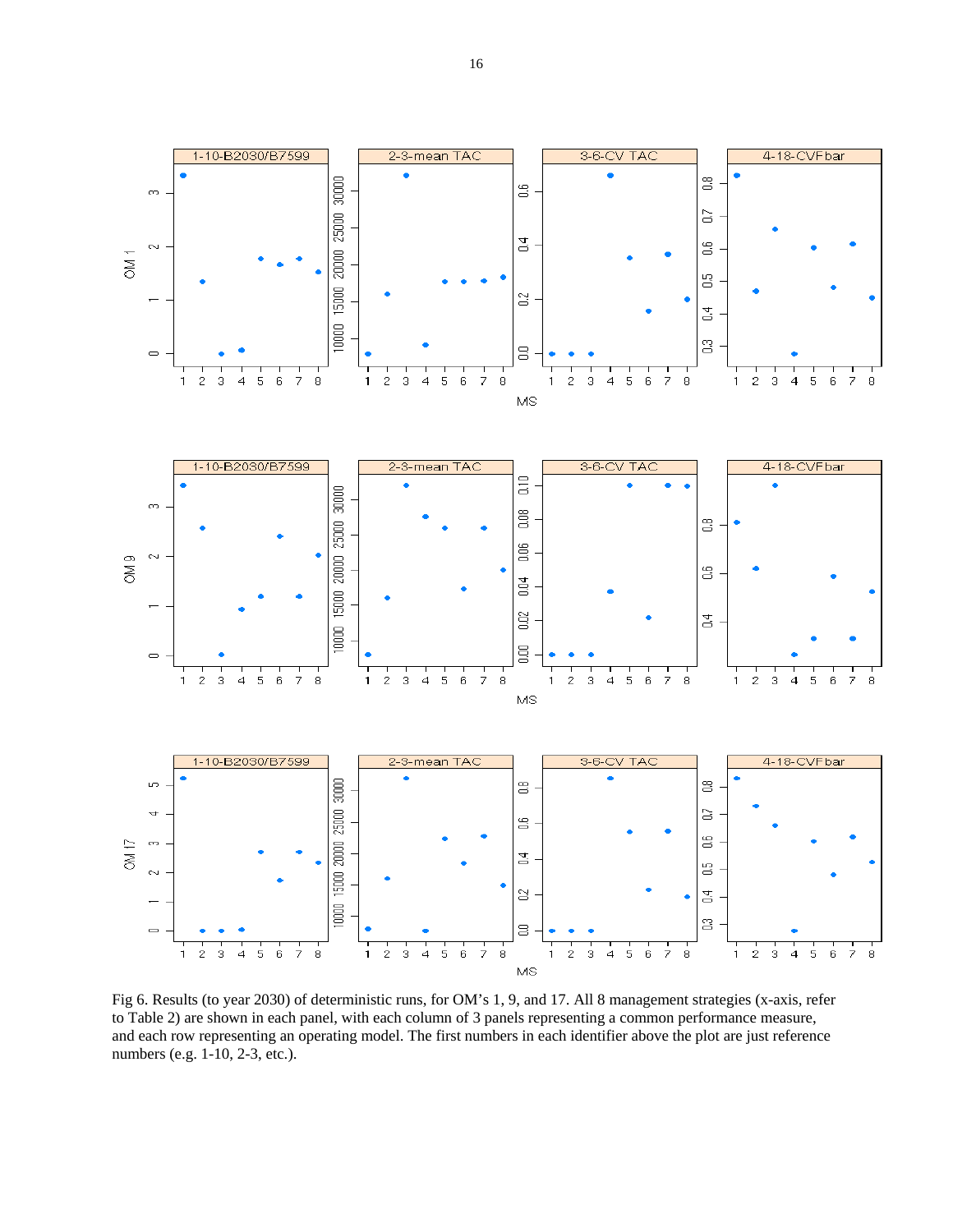

4-18-CVFbar

۰

ä



Fig 7. Results (to year 2018) of deterministic runs, for OM's 1, 9, and 17. Management strategies 5-8 (Table 2) are shown in each panel, with each column of 3 panels representing a performance measure, and each row representing an operating model. The first numbers in each identifier above the plot are just reference numbers (e.g. 1-10, 2-3, etc.).

 $\overline{1.0}$ 

 $\frac{8}{2}$ 

 $\frac{6}{10}$ OM<sub>1</sub>

 $0.4$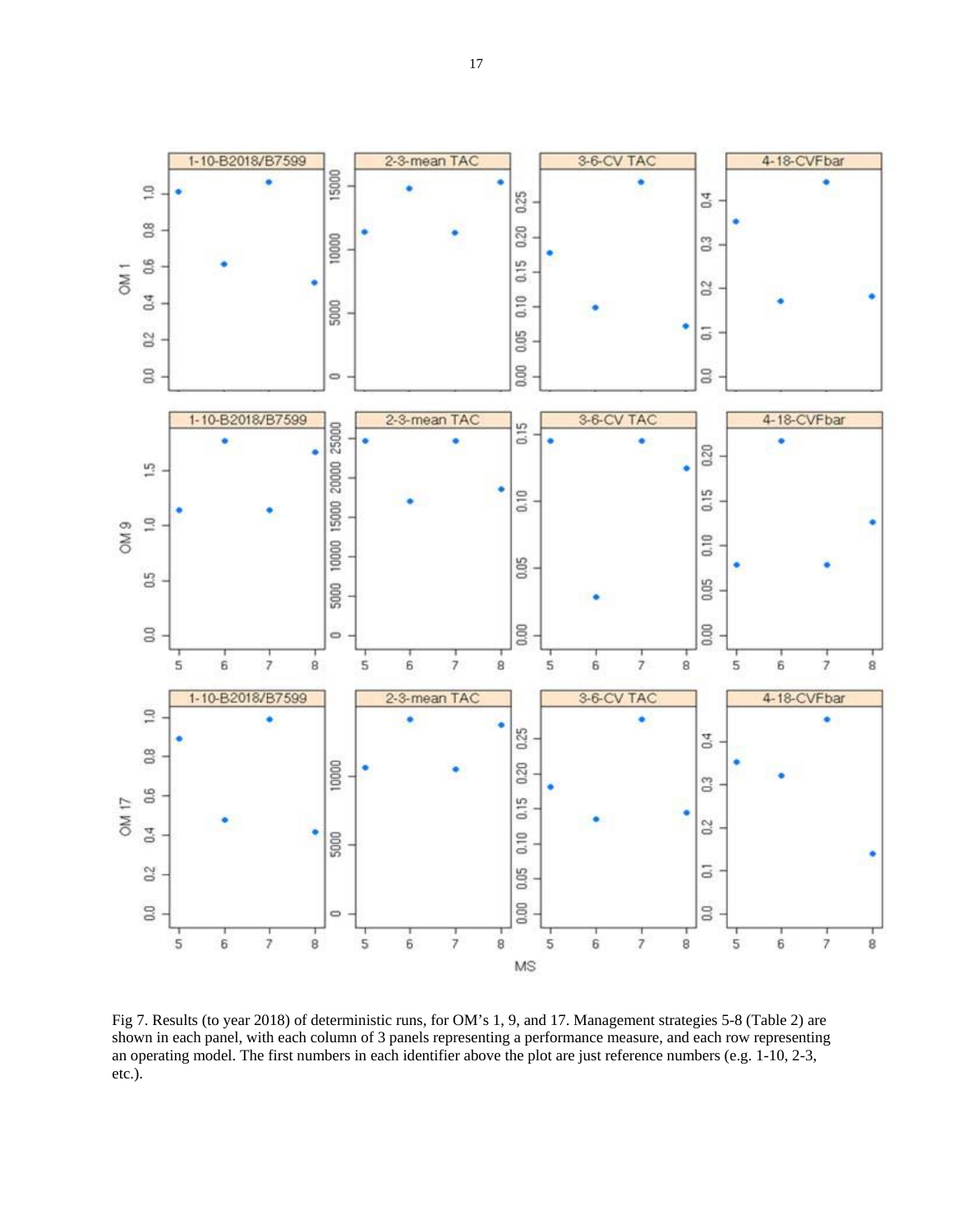

Fig. 8. Results (to year 2018) of stochastic runs, for OM's 1, 9, and 17. Management strategies 5-8 (Table 2) are shown in each panel, with each column of 3 panels representing a performance measure, and each row representing an operating model. AAV = Average Annual Variation in TAC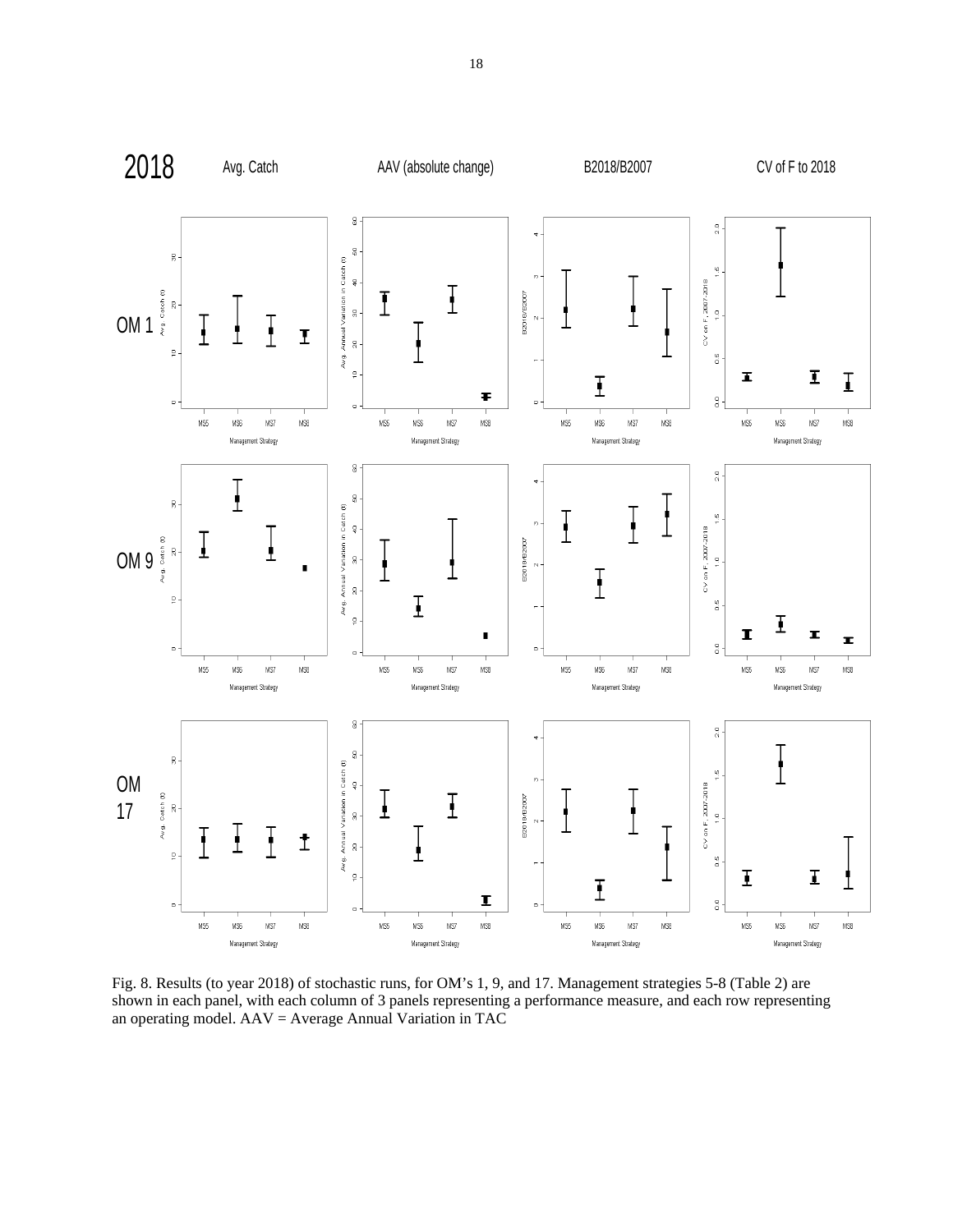

Fig. 9. Results (to year 2030) of stochastic runs, for OM's 1, 9, and 17. Management strategies 5-8 (Table 2) are shown in each panel, with each column of 3 panels representing a performance measure, and each row representing an operating model. AAV = Average Annual Variation in TAC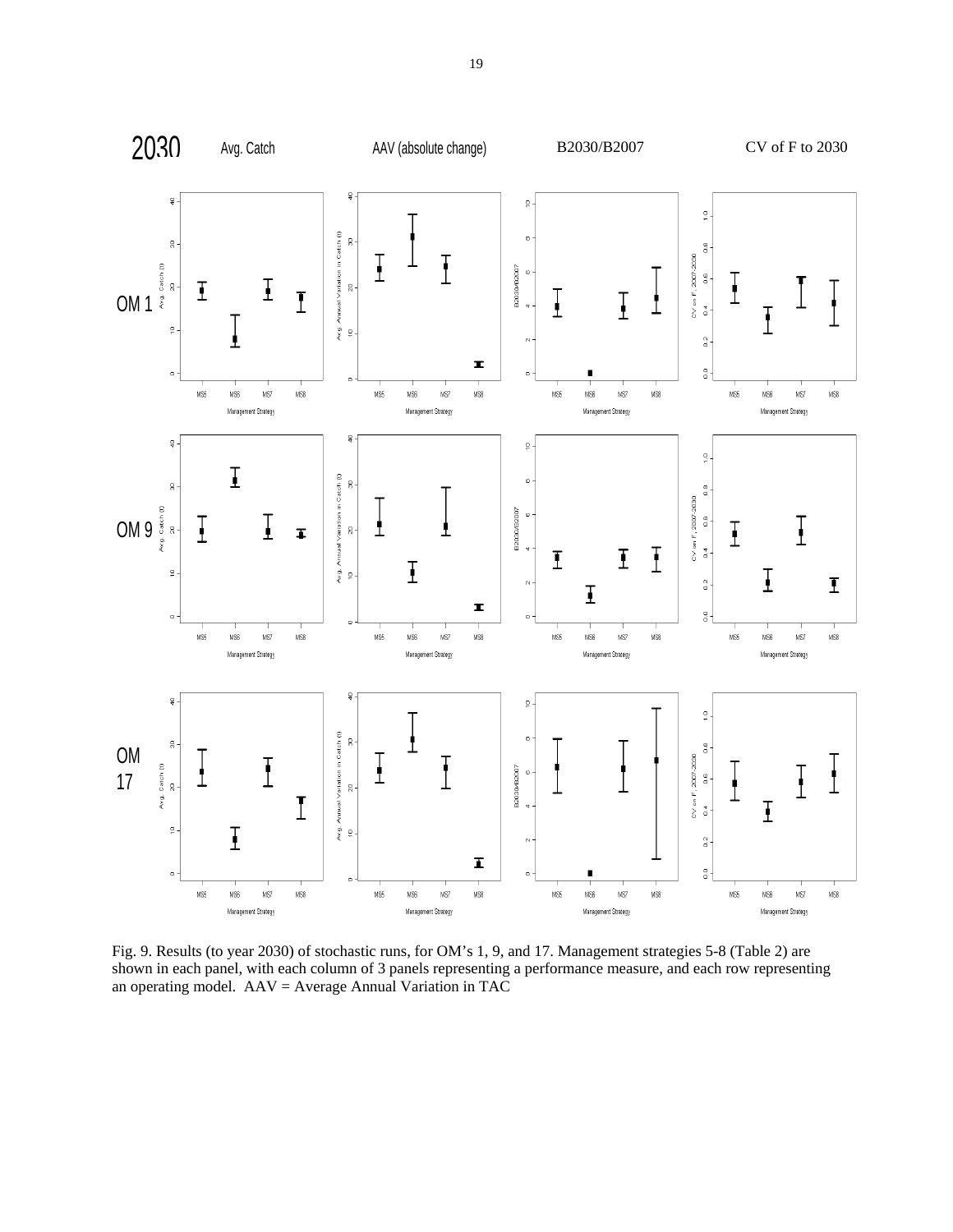

Fig 10. Results (to year 2030) of stochastic runs, for OM 1. Results for management strategies 5-8 (Table 2) are shown in each panel, with each panel representing a different performance measure.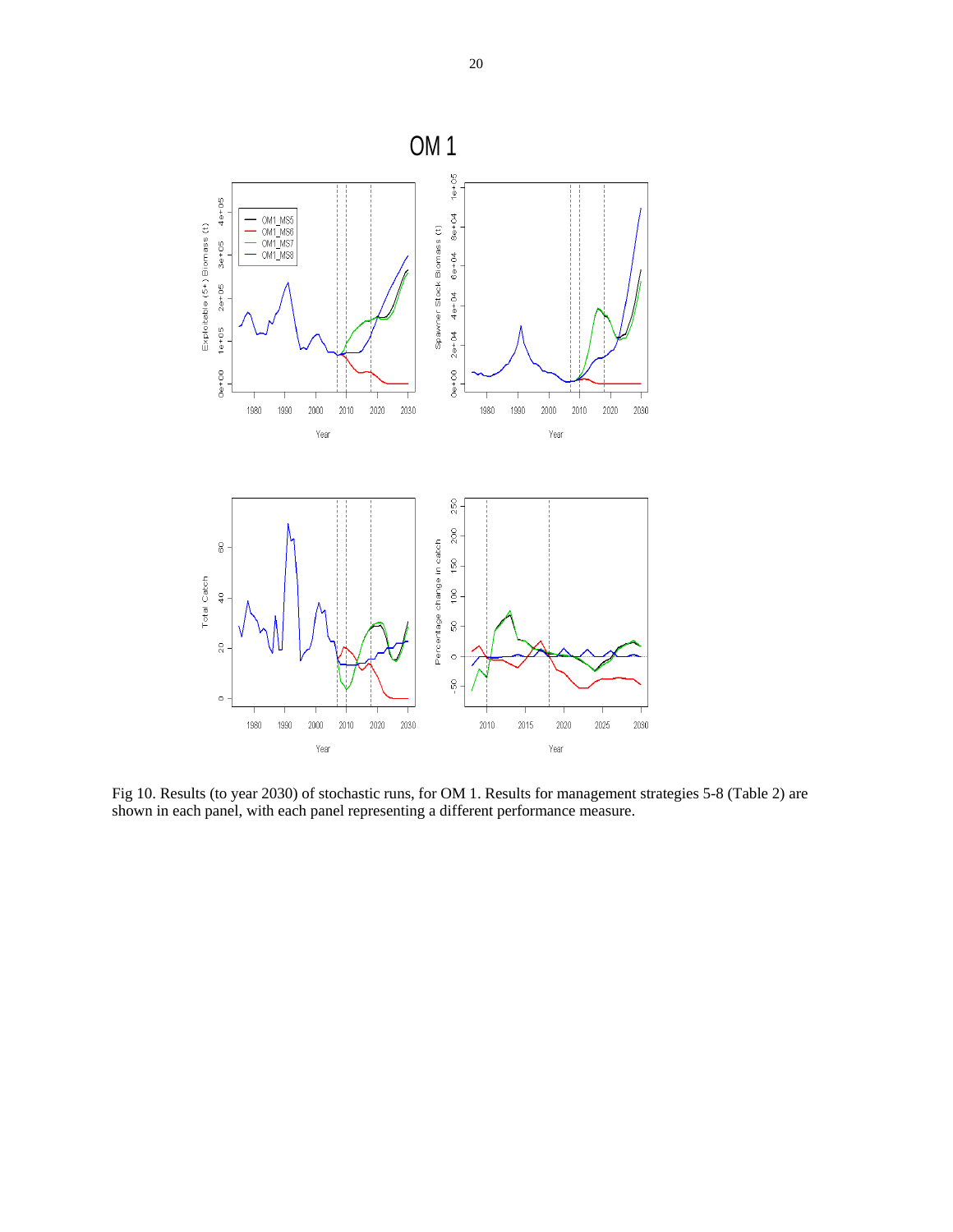

Fig 11. Results (to year 2030) of stochastic runs, for OM 9. Results for management strategies 5-8 (Table 2) are shown in each panel, with panel representing a different performance measure.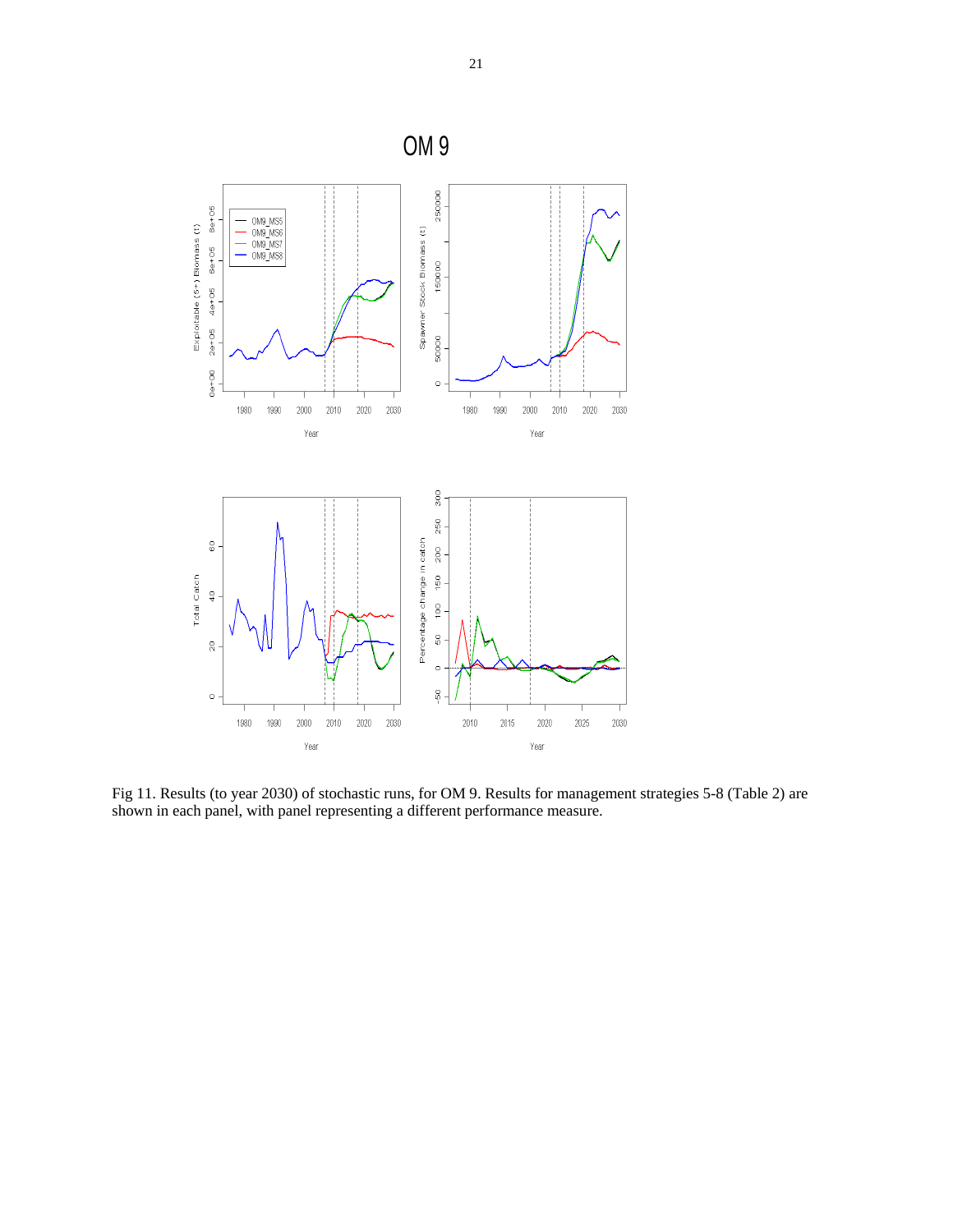

Fig 12. Results (to year 2030) of stochastic runs, for OM 17. Results for management strategies 5-8 (Table 2) are shown in each panel, with each panel representing a different performance measure.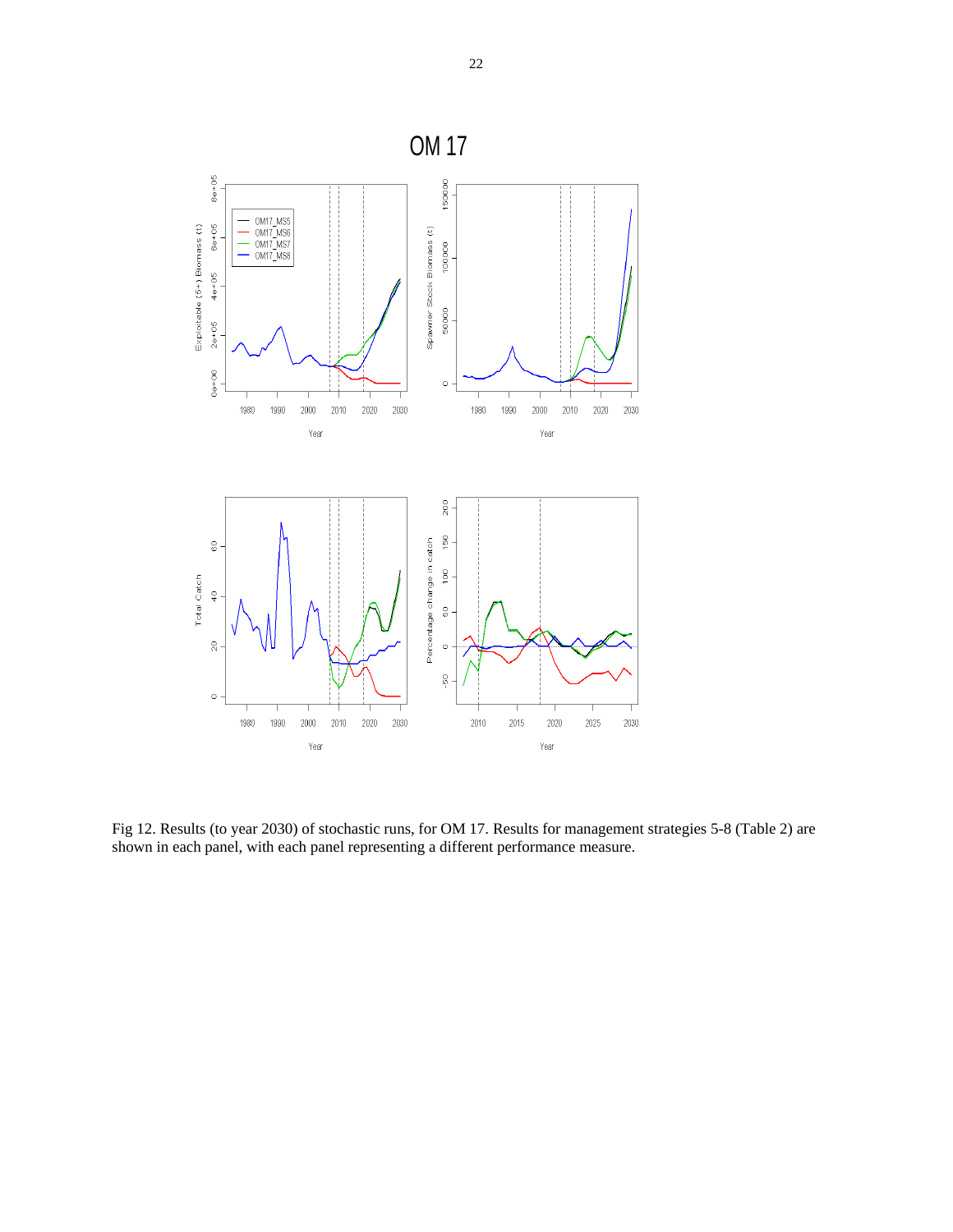

Fig 13. "Worm" plots of each replicate of the stochastic run for OM 17, MS 7. The first vertical line represents the start of the MSE simulation period and the second vertical line represents the end of the rebuilding plan (2018). Variation in exploitable biomass pre-2006 comes from the bootstrapping of residuals for the XSA of each replicate. There is no variation around total catch pre-2006 because catch is treated as exactly known.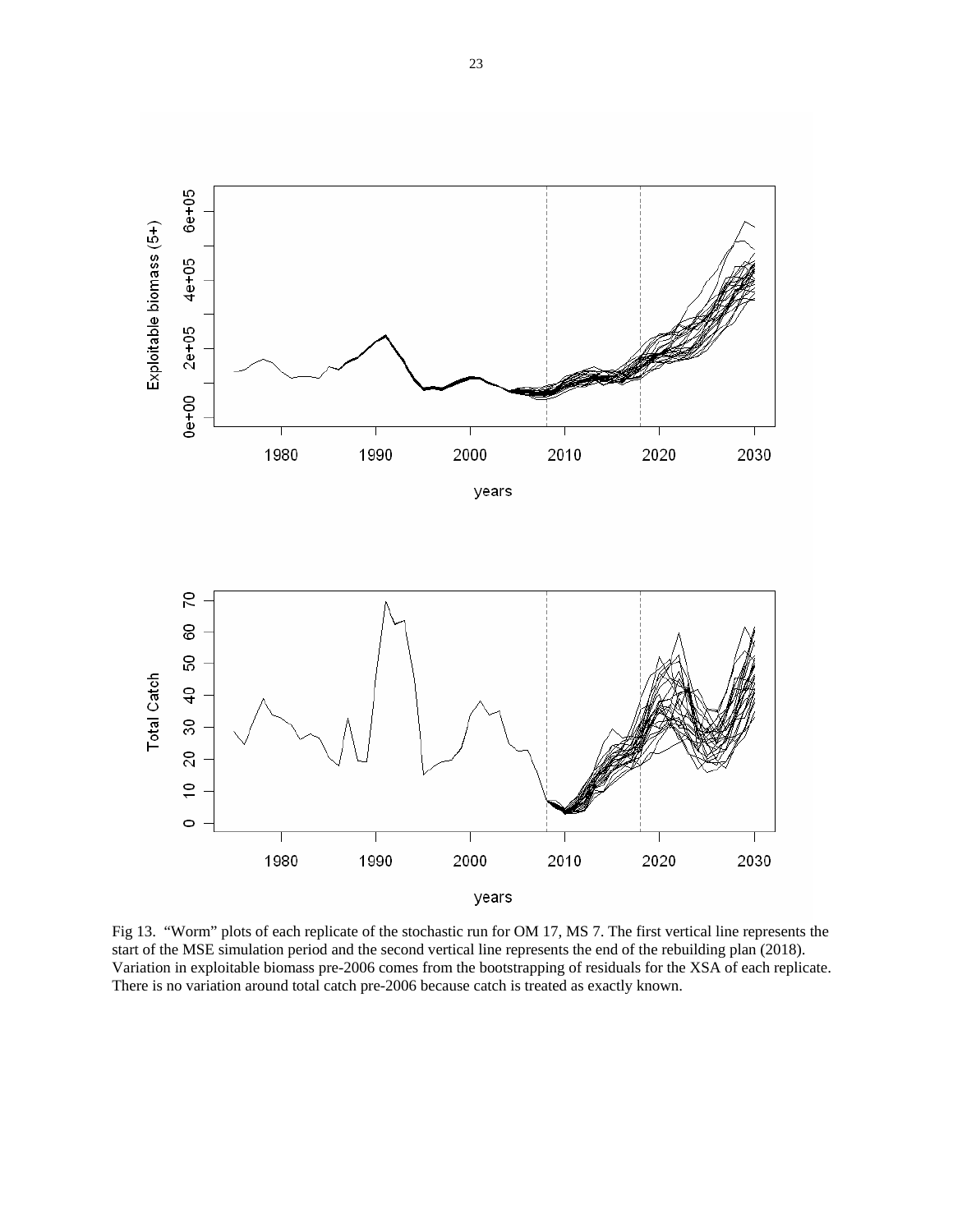# 5. Conclusions

### a. Review of progress against Terms of Reference:

1. Develop a full reference set of operating models for SA 2 + Div. 3KLMNO Greenland halibut conditioned on the most recent stock assessment and other available information.

*The SG made good progress, with development of OM's well underway.* 

2. Give consideration to appropriate levels of process error (P), observation error (O) and model error (M) following the ICES COMFIE report "POM" approach (ICES 1997. Report of the Comprehensive Fishery Evaluation Working Group (COMFIE). ICES CM 1997/Assess: 15). Also give consideration to implementation error.

*Completed. All combinations of OM's, MS's and performance measures were run, and a subset of the results were examined by the SG. Deterministic and stochastic results were presented. Implementation error was not included in the analyses at this time, but was considered by the SG and some alternative approaches were proposed.* 

3. Develop an appropriate suite of performance statistics that cover sustainability, Precautionary Approach and industry objectives.

*This was addressed fully. As the operating models are fine tuned, so too can the performance measures, including how they are presented.* 

4. Evaluate a suite of management strategies that allow for both rebuilding of the stock to the target level and for sustainability thereafter.

*Addressed, but more analysis needs to be carried out undertaken before recommendations are made as to the best, or optimal, management strategies.* 

5. Evaluate the performance statistics for each of the management strategies and rank the strategies on this basis.

*This was not fully completed, as it was decided during the meeting that additional work on the MSE was required before rankings should be considered undertaken. However, performance measures were considered in detail, and an example of a proposed ranking process was discussed by the SG. Choosing a winner based on a single mean weighted performance measure for each strategy was not considered as an advisable way to proceed.* 

6. Advise on applicability of this approach, in general, for possible use in developing rebuilding plans for other NAFO stocks.

*The SG though that the MSE process was applicable to other stocks, but emphasized that it requires considerable work over a period of 2-3 years to develop. It is likely that availability of skilled people to work on this approach will determine its use initially. The SG did note that MSE does not have to be restricted to stocks with rebuilding plans. The SG did not know how well MSE would work in a multispecies or ecosystem level approach although application in these areas has been suggested by others.* 

### b. Conclusions

*1) Management strategy evaluation for the Greenland halibut stock in SA 2 + Div. 3KLMNO is a useful exercise and should be continued to completion. It would be premature to make recommendations based on the incomplete MSE for this stock at this time.*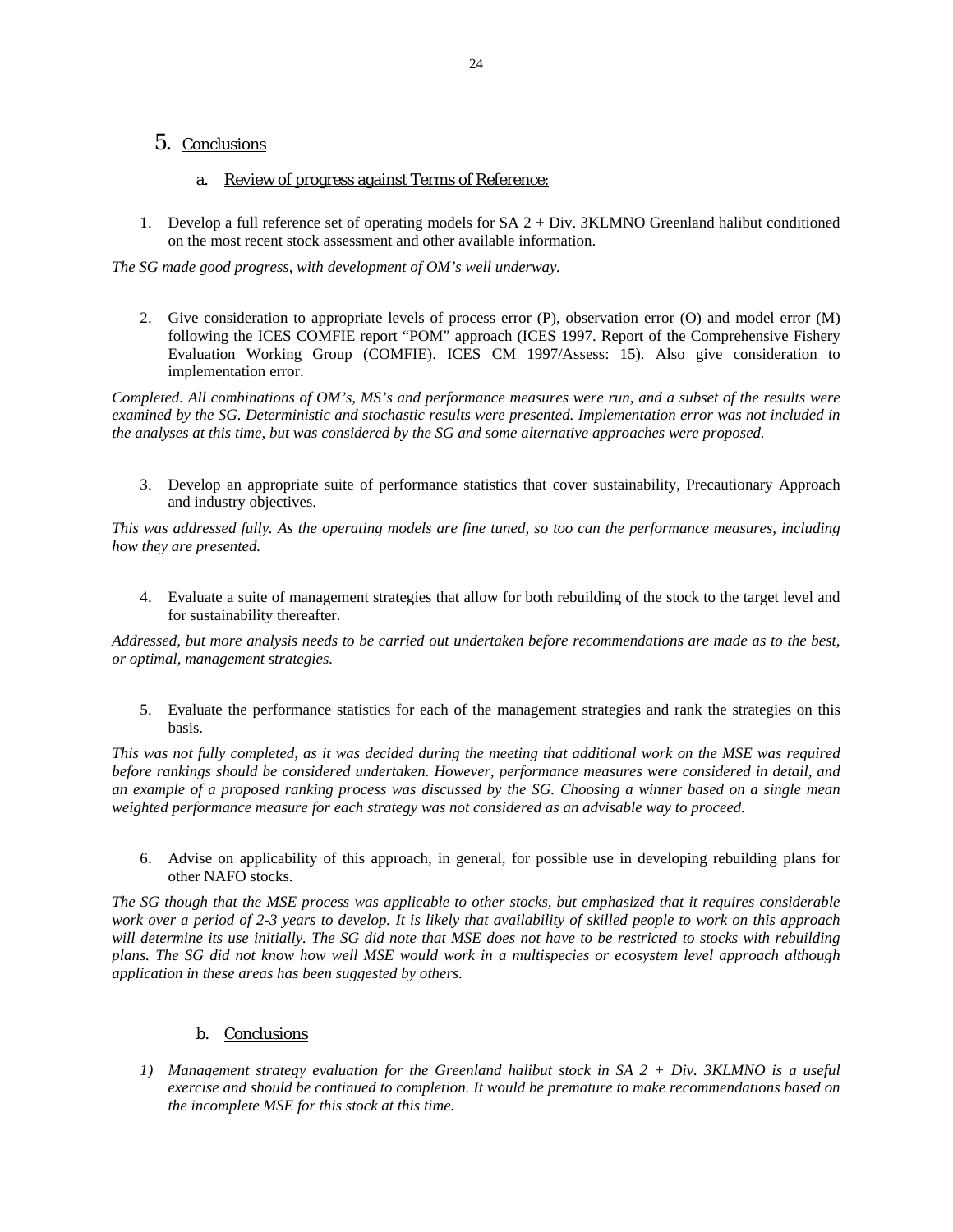- *2) Further investigation of operating models is required a 14-point list is provided for guidance (Table 4).*
- *3) Some management strategies investigated were generally acceptable some minor modifications could be explored. Those involving constant catch or status quo F were rejected.*
- *4) Performance statistics evaluated were acceptable could be slightly refined to obtain the best variants, as operating models and management strategies evolve.*
- *5) Examples decided on and shown in the report are illustrative only and not intended to represent the best or final choices of operating models, management strategies or performance measures.*
- *6) The Study Group format (scientists, managers, industry) was successful, and involvement of all parties in the ongoing development of MSE is important. To further this collaboration, exploratory or sentinel surveys (joint industry – science) could be investigated to determine their potential to provide additional information on the stock. Inclusion of ENGO's in future meetings on Greenland halibut MSE should be considered.*

# c. Recommendations

- *1) The Study Group should be continued, but only if appropriate expertise is available. The work on G. halibut MSE could be regarded as a 3-year project, currently nearing the end of year 1.*
- *2) Funding to continue the G. halibut MSE work should be pursued by Contracting Parties of NAFO. Ideally, the project could be housed at a host institute, where 2 dedicated persons could be funded to complete the study, although other options are possible.*
- *3) Although Scientific Council has considered CPUE previously, this issue should be re-examined with respect to the Greenland halibut stock, and should be clarified whether an useable index of abundance can be derived from catch rate data.*
- *4) The wiki site used by the Study Group in advance of the Vigo meeting should be maintained if possible to document further development work on Greenland halibut. Wiki software is open-source code; thus, the feasibility of using a NAFO-based server should be investigated.*

# 6. Report of Study Group

The SG agreed on the main points to form a basis of the eventual report to Scientific Council. A draft report will *be circulated for approval, via e-mail to SG members, as soon as possible following the meeting. Following approval by the SG, the final report will be presented to SC in June 2008 by the SG Chair. A multi-authored NAFO Scientific Council Research Document will also be prepared (lead author David Miller) for presentation of the Greenland halibut MSE study details, also for June 2008.* 

# 7. Next steps

*The work examined thus far represents a first step in the process, although it is not yet at the stage where advice to Fisheries Commission can be provided on the management of Greenland halibut. If substantial progress is to be made, then dedicated expertise will be required over the next 2 years, such as that provided by D. Miller thus far. The SG discussed a number of options, but agreed that dedicated resources were necessary, preferably developed by NAFO SC participants. Support from industry and fisheries managers was considered to be crucial, as was dialogue with Fisheries Commission.*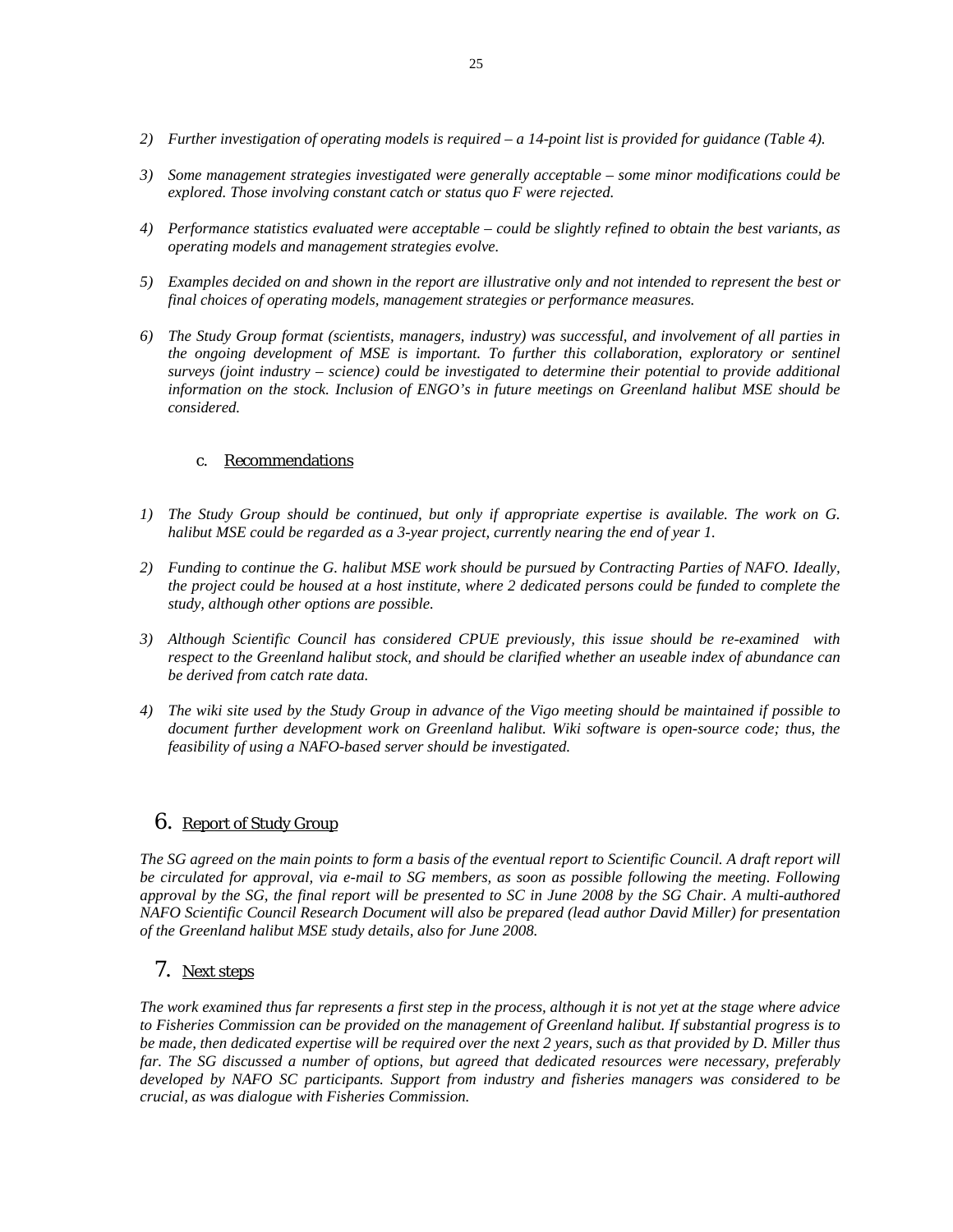### 8. Closing

The Chair thanked all the participants for their work, both before and during the meeting. The contributions of the invited experts, and the support of NAFO, were also acknowledged. The Chair thanked the hosts for the meeting facilities and arrangements, and for the excellent hospitality extended to participants during the meeting. The Chair also expressed his gratitude to P. Shelton for chairing the morning session on Day 2. The meeting closed at 1730.

### 9. References

- Butterworth, D.S. and Geromont, H.F. 2001. Evaluation of a class of possible Interim Management Procedures for the Namibian hake fishery. In: A decade of Namibian Fisheries Science. Payne A.I.L., Pillar S.C. and Crawford R.J.M.(Eds). South African Journal of Marine Science, 23: 357-374.
- Butterworth D.S., Punt AE. 1999. Experiences in the evaluation and implementation of management procedures. ICES J. Mar. Sci. 1999; **56**: 985–998.
- Rademeyer R.A., Plagányi É.E., Butterworth D.S. 2007. Tips and tricks in designing management procedures. ICES J. Mar. Sci. 2007; **64**: 618–625.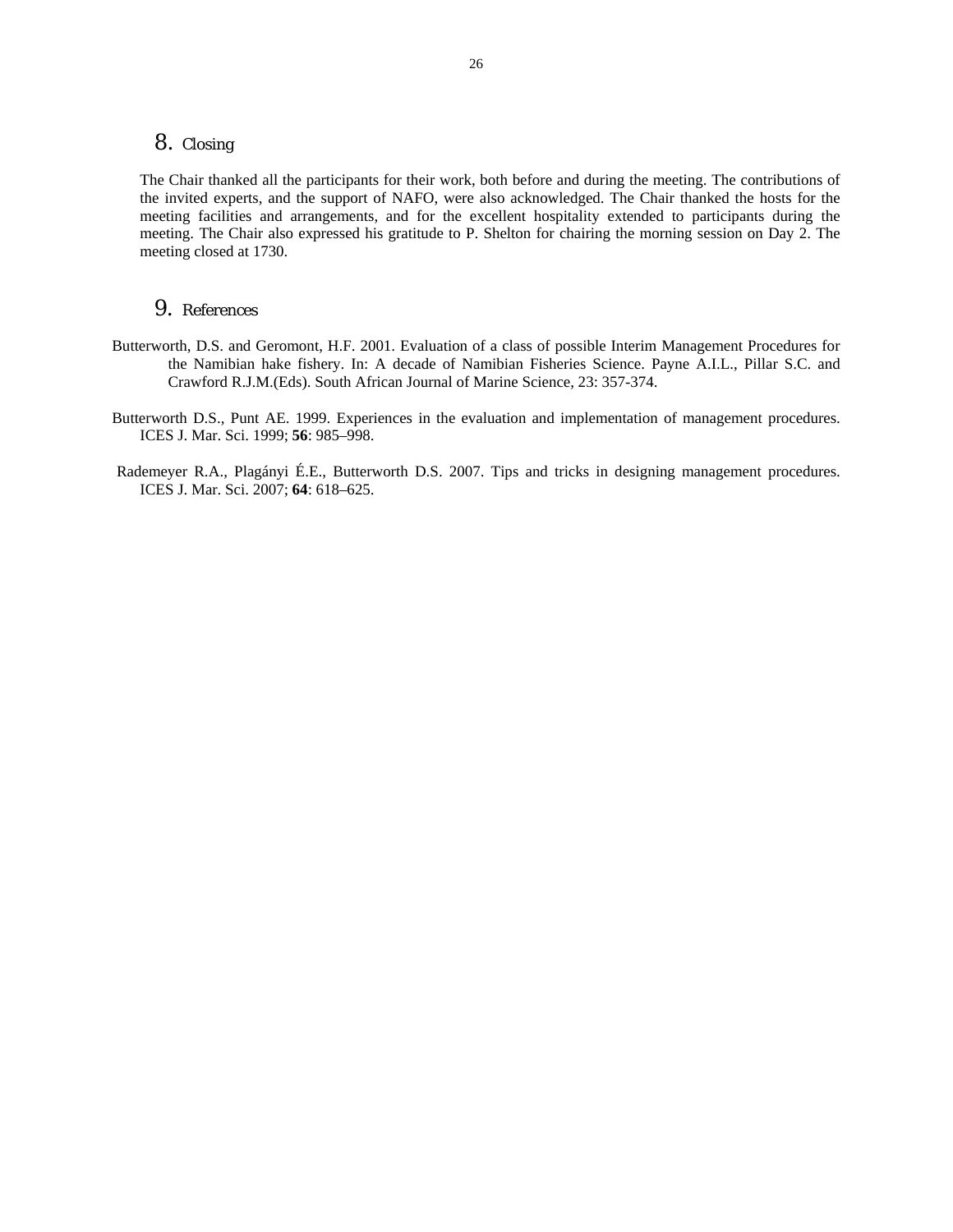# **Appendix I : Study Group Attendees**

NAFO Scientific Council Study Group on Rebuilding Strategies for Greenland halibut

Instituto Español de Oceanografía/ Centro Oceanográfico de Vigo Vigo, Spain - February 21-23, 2008

Ricardo Alpoim, EU-Portugal James Baird, Canada Bill Brodie, Canada (SG Chair) Doug Butterworth\*, South Africa Enrique de Cardenas, EU-Spain Bruce Chapman, Canada Carmen Fernandez, EU-Spain Diana Gonzalez-Troncoso, EU-Spain Fernando Gonzalez-Costas, EU-Spain Brian Healey, Canada James Ianelli\*, USA Kiyoshi Katsuyama, Japan Jean-Claude Mahe, EU-France David Miller, Canada Iago Mosqueira, EU-Spain Rob Scott\*, EU-UK Peter Shelton, Canada Bob Steinbock, Canada Leo Strowbridge, Canada José A. Suárez-Llanos, EU-Spain Noriaki Takagi, Japan Antonio Vazquez, EU-Spain

\* Indicates Invited Expert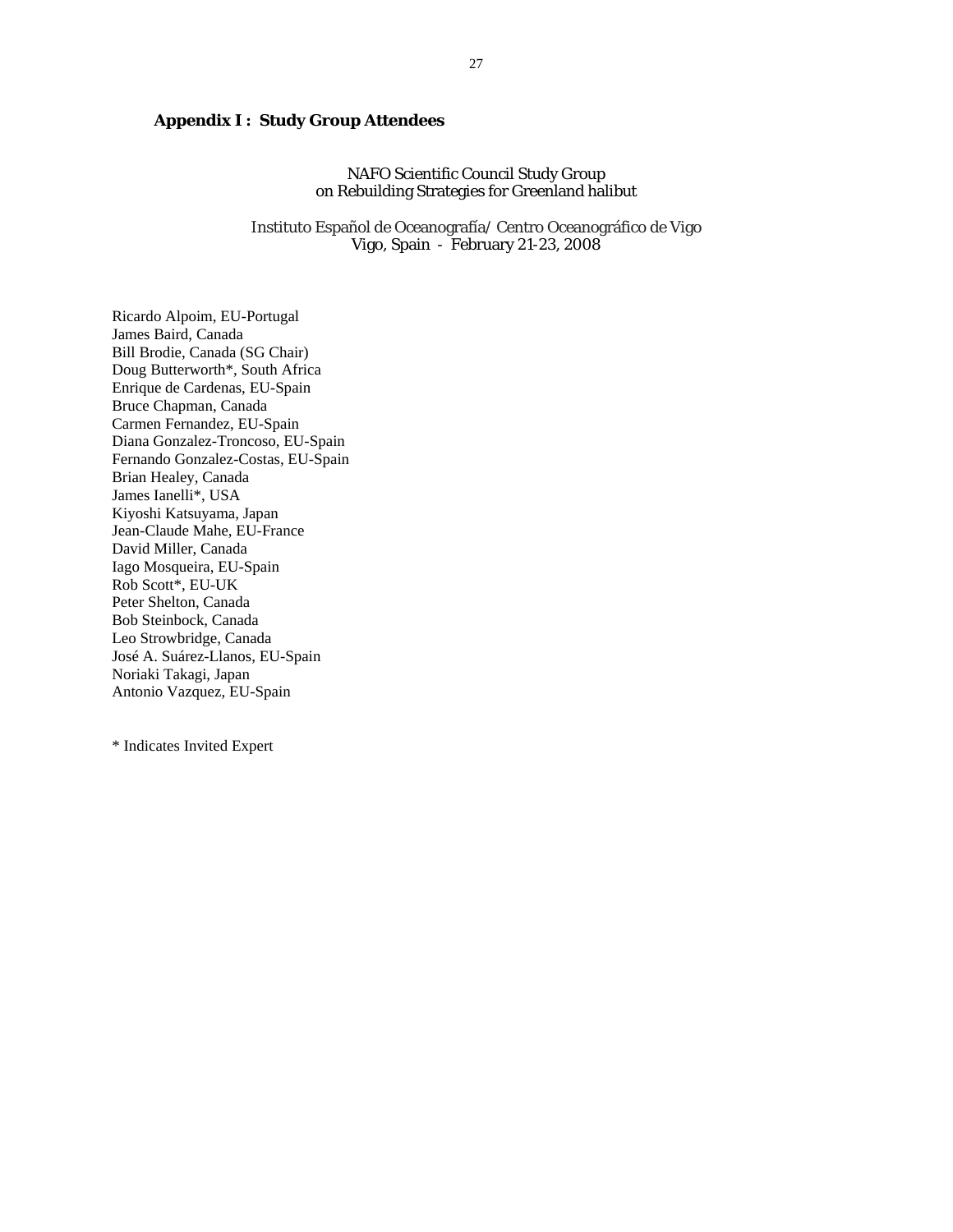# **Appendix II : Agenda**

- 1. Opening Introductions, meeting arrangements
- 2. Background, Terms of Reference (Chair)
- 3. Introductory presentations
	- a. Overview of Management Strategy Evaluation (D. Butterworth)
	- b. FLR methodology  $(R. Scott)$
	- c. Overview of the Ghal MSE (D. Miller)
	- d. Operating model structure (B. Healey)
	- e. Management strategies considered (P. Shelton)
	- f. Performance measures proposed (W. Brodie)
- 4. Presentation and discussion of results
	- a. Discussion of performance measures
	- b. Discussion of operating models
	- c. Evaluation of Management Strategies
- 5. Conclusions
- 6. Report of Study Group. Agree on main points to form basis of eventual report to Scientific Council. Draft report will be circulated for approval, via e-mail, as soon as possible following the meeting. Final report will be presented to SC in June 2008 by the SG Chair.
- 7. Next steps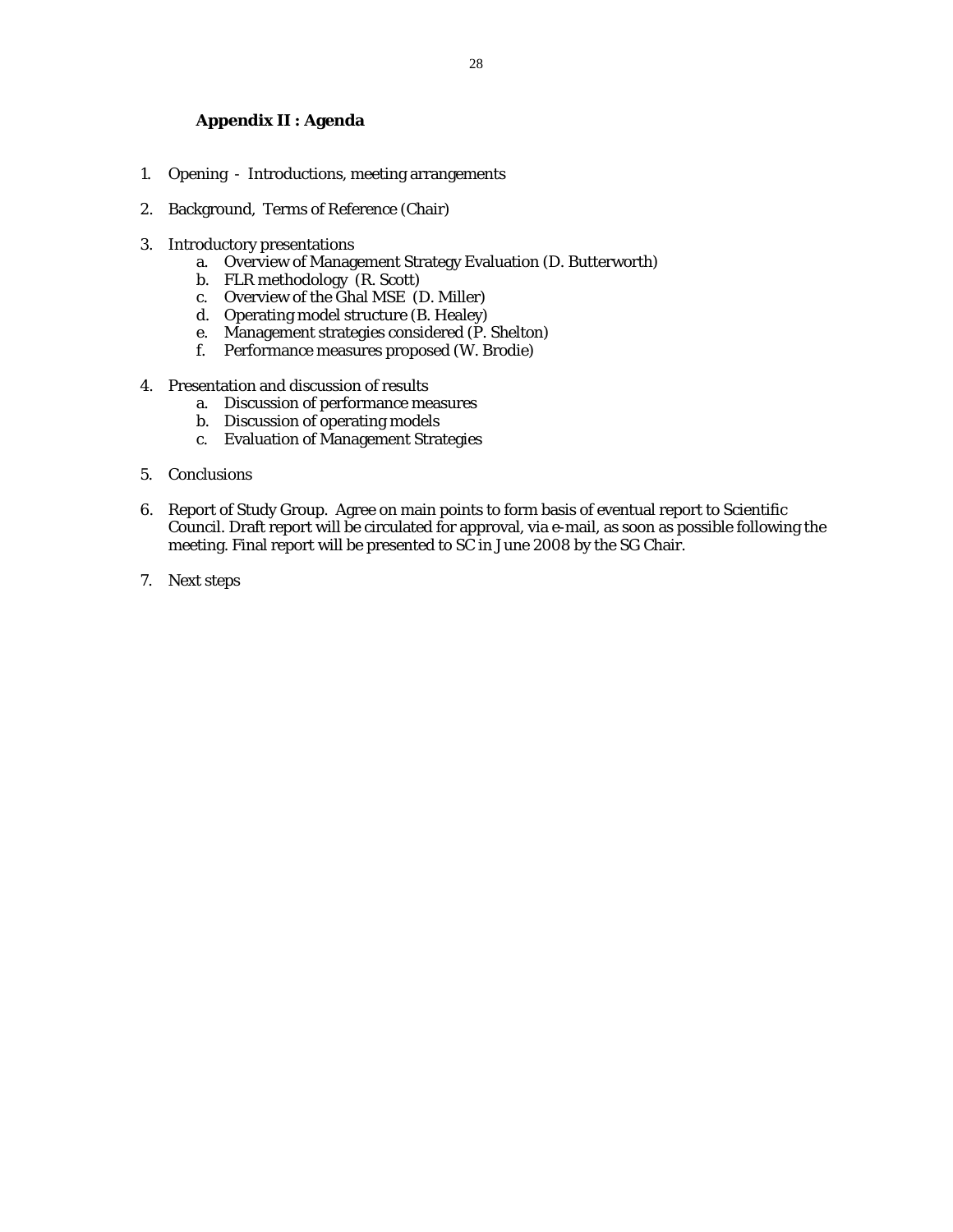# **Appendix III : Terms of Reference**

- 1. Develop a full reference set of operating models for SA 2 + Div. 3KLMNO Greenland halibut conditioned on the most recent stock assessment and other available information.
- 2. Give consideration to appropriate levels of process error (P), observation error (O) and model error (M) following the ICES COMFIE report "POM" approach (ICES 1997. Report of the Comprehensive Fishery Evaluation Working Group (COMFIE). ICES CM 1997/Assess: 15). Also give consideration to implementation error.
- 3. Develop an appropriate suite of performance statistics that cover sustainability, Precautionary Approach and industry objectives.
- 4. Evaluate a suite of management strategies that allow for both rebuilding of the stock to the target level and for sustainability thereafter.
- 5. Evaluate the performance statistics for each of the management strategies and rank the strategies on this basis.
- 6. Advise on applicability of this approach, in general, for possible use in developing rebuilding plans for other NAFO stocks.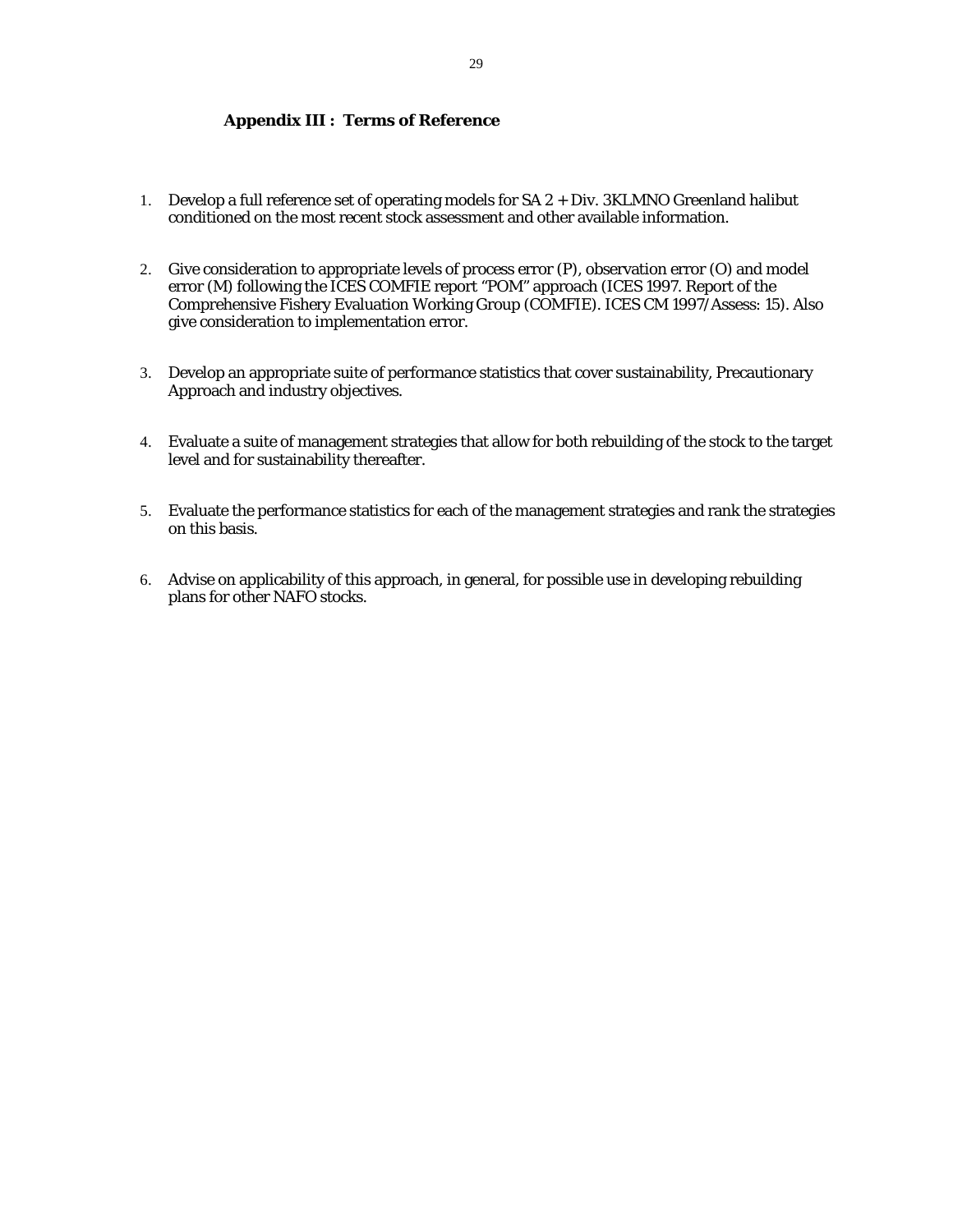### **Appendix IV : Fisheries Commission Rebuilding Plan**

#### NOT TO BE CITED WITHOUT PRIOR REFERENCE TO THE SECRETARIAT

#### **Northwest Atlantic Fisheries Organization**

Serial No. N4904 NAFO/FC Doc. 03/13

#### 25TH ANNUAL MEETING – SEPTEMBER 2003

#### **NAFO REBUILDING PLAN FOR THE STOCK OF GREENLAND HALIBUT IN SUBAREA 2 AND DIVISIONS 3KLMNO (New Article 7 of the CEM)**

#### THE FISHERIES COMMISSION

- Noting with great concern the advice of the Scientific Council on the Greenland Halibut Stock in Subarea 2 and Divisions 3KLMNO for 2004,

- Noting that such advice has indicated:

- that the exploitable biomass of the Greenland halibut stock has been declining in recent years and is presently estimated to be at its lowest level;
- that the recent recruitment has been poor, and
- that if catches continue at recent levels the stock will decline further;

- Conscious of the need, in light of this advice, to take effective measures to arrest the decline in the exploitable biomass and to ensure the rebuilding of this biomass to reach a level that allows a stable yield of the Greenland halibut fishery over the long term;

- Conscious also of the fact that the rebuilding of the stock is the only means to provide a future for the interested fisheries industry sector,

- Noting that it is necessary to implement a monitoring programme to ensure that the stock is achieving the rebuilding objective in future years,

#### HAS AGREED AS FOLLOWS

1. Contracting Parties shall implement a fifteen-year rebuilding programme for the Greenland halibut stock in Subarea 2 and Divisions 3KLMNO.

2. The objective of this programme shall be to attain a level of exploitable biomass 5+ of 140,000 tonnes on average, allowing a stable yield over the long term in the Greenland halibut fishery.

3. For this purpose, a total allowable catch for the following years is established as follows:

2004: 20,000 tonnes 2005: 19,000 tonnes 2006: 18,500 tonnes 2007: 16,000 tonnes

The total allowable catch for subsequent years shall be established taking into account the progress made in the rebuilding of the stock.

4. The Scientific Council shall monitor and review the progress of the programme and submit each year an assessment thereon to the Fisheries Commission.